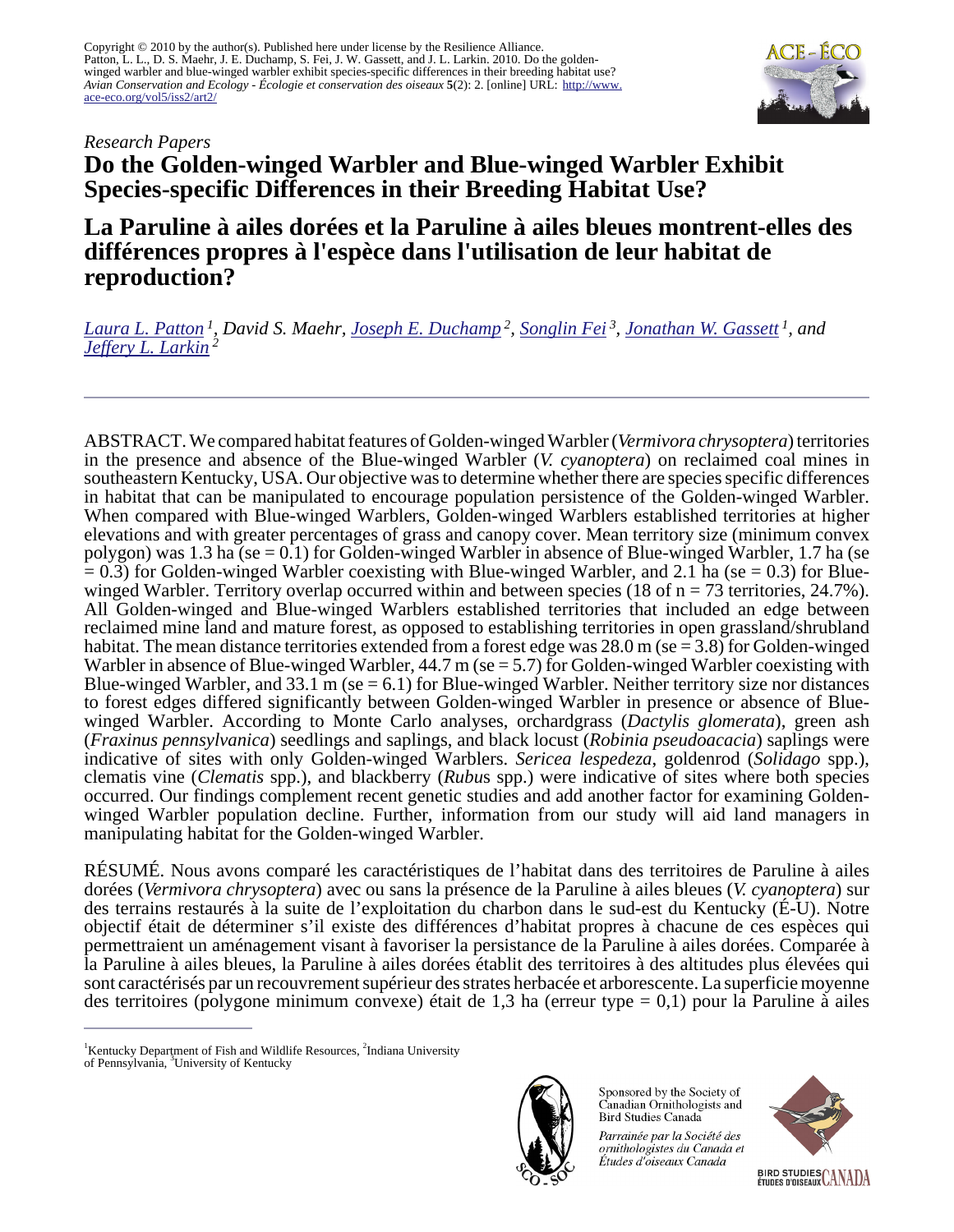dorées en l'absence de la Paruline à ailes bleues; 1,7 ha (erreur type = 0,3) pour la Paruline à ailes dorées en sympatrie avec la Paruline à ailes bleues; et 2,1 ha (erreur type = 0,3) pour la Paruline à ailes bleues. Des recoupements de territoires ont été observés pour une même espèce et entre les deux espèces (18 de 73 territoires, soit 24,7 %). Toutes les parulines à ailes dorées et à ailes bleues ont défendu des territoires incluant une interface entre la zone minière restaurée et la forêt mature plutôt que d'établir leur territoire en plein dans les prairies ou arbustaies. La distance moyenne des bordures de territoires par rapport à l'interface la plus proche était de 28,0 m (erreur type = 3,8) pour la Paruline à ailes dorées en l'absence de la Paruline à ailes bleues, 44,7 (erreur type = 5,7) pour la Paruline à ailes dorées en sympatrie avec la Paruline à ailes bleues et 33,1 m (erreur type  $= 6.1$ ) pour la Paruline à ailes bleues. Ni la dimension des territoires ni la distance à la forêt n'étaient significativement différentes entre la Paruline à ailes dorées avec ou sans la présence de la Paruline à ailes bleues. D'après des simulations de Monte-Carlo, le dactyle pelotonné (*Dactylis glomerata*), les semis et gaulis de frêne rouge (*Fraxinus pennsylvanica*), ainsi que les gaulis de robinier faux-acacia (*Robinia pseudoacacia*) étaient des indicateurs de sites occupés uniquement par la Paruline à ailes dorées. *Sericea lespedeza*, tandis que les verges d'or (*Solidago* spp.), les clématites (*Clemati*s spp.) et les mûriers (*Rubus* spp.) étaient des indicateurs de sites où les deux espèces de paruline étaient présentes. Nos résultats viennent compléter des études génétiques récentes et suggèrent un facteur supplémentaire à étudier afin de déterminer les causes de la diminution des effectifs de Paruline à ailes dorées. De plus, nos travaux aideront les gestionnaires de territoires à aménager l'habitat en faveur de la Paruline à ailes dorées.

Key Words: *Blue-winged Warbler; distance to forest edge; Golden-winged Warbler; habitat differences; Kentucky; reclaimed mines; territory size; Vermivora chrysoptera; Vermivora cyanoptera; Vermivora pinus*

### **INTRODUCTION**

The Golden-winged Warbler (*Vermivora chrysoptera*; Fig. 1) is experiencing dramatic population declines and has been extirpated in parts of its historic range (Gill 1980, Confer 1992*a*, Confer 1992*b*, Sauer et al. 2005). As such, the Golden-winged Warbler is listed as a "species of management concern" by the U.S. Fish and Wildlife Service (USFWS) and is on the Partners-in-Flight Continental Watchlist (Rich et al. 2004). Like many other birds, the Goldenwinged Warbler is threatened by the loss of early successional habitat (Hunter et al. 2001, Donovan et al. 2002, Brennan and Kuvlesky 2005). Goldenwinged Warbler populations are negatively affected by range expansion of the closely related Bluewinged Warbler (*V. cyanoptera*; Fig. 2) and nest parasitism by the Brown-headed Cowbird (*Molothrus ater*; Gill 1980, 1997, Coker and Confer 1990, Confer 1992*a*, Hunter et al. 2001, Confer et al. 2003, Gill 2004, Buehler et al. 2007, Vallender et al. 2007).

The Golden-winged Warbler historically inhabited the eastern U.S. and was largely allopatric from the Blue-winged Warbler, which occurred primarily west of the Appalachian Mountains (Short 1963). The ancestral habitat of the Golden-winged Warbler was likely early successional habitat that resulted from wind, fire, and beaver (*Castor canadensis*) imbedded in otherwise forested landscapes (Short 1963, Hunter et al. 2001). The ancestral habitat of the Blue-winged Warbler is largely unknown, however, Short (1963) suggested occurrence along forest edges adjacent to prairies. Landscape-level deforestation and abandonment of farm fields likely facilitated the eastward expansion of the Bluewinged Warbler into Golden-winged Warbler range and of the latter species into the northeast (Short 1963, Gill 1980). These species now occur sympatrically in early successional, human disturbed sites such as abandoned farm fields, power line rights-of-way, logged forests, and reclaimed mines. However, coexistence is often fleeting and in many areas the arrival of the Blue-winged Warbler is followed by Golden-winged Warbler extirpation (Short 1963, Gill 1980, Confer 1992*b*, Canterbury et al. 1993). These local extirpations are typically attributed to interspecific competition and genetic dilution through hybridization. Although the availability of disturbed sites is decreasing in some regions because of successional advancement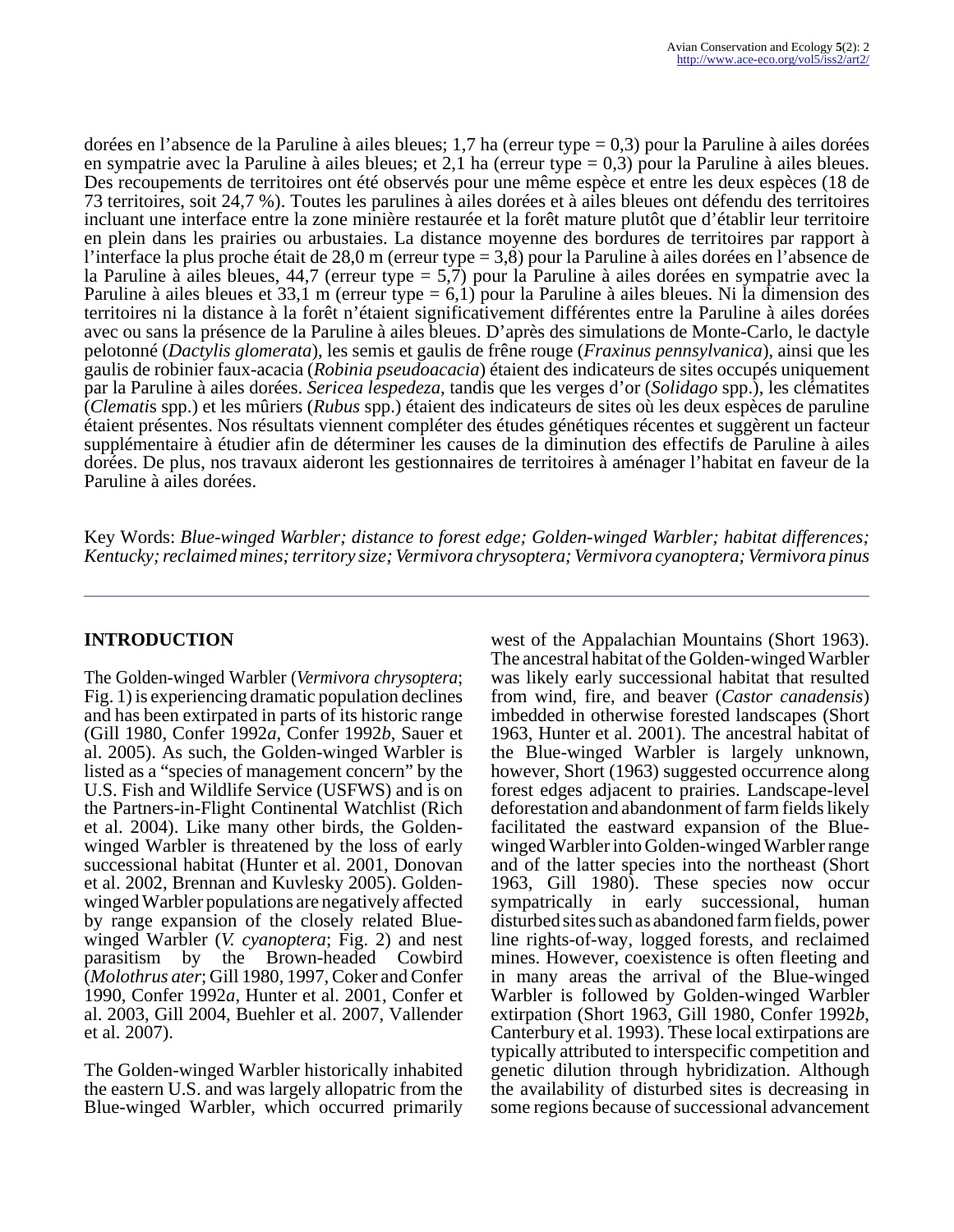**Fig. 1**. Golden-winged Warbler (*Vermivora chrysoptera*) in Kentucky, Photo: Laura Patton



of farm fields and reforestation, early successional habitat resulting from coal mining is increasing in the southern part of the Golden-winged Warbler's range.

Reclaimed mines in the Midwestern U.S. have become increasingly important for grassland nesting birds such as the Henslow's Sparrow (*Ammodramus henslowii*), Grasshopper Sparrow (*A. savannarum*), and Dickcissel (*Spiza americana*; Bajema et al. 2001, DeVault et al. 2002, Monroe and Ritchison 2005). Lacki et al. (2004) documented the expansion of several grassland bird species into reclaimed mines in Indiana. In Kentucky, the Grasshopper Sparrow, Henslow's Sparrow, and Blue Grosbeak (*Guiraca caerulea*) historically occurred in the central and western part of the state but expanded onto eastern reclaimed mines after forested mountains were converted to grasslands (Mengel 1965, Ciuzio 2002, Palmer-Ball 1996). The Golden-winged Warbler was first observed in Kentucky in July of 1944 on Black Mountain (~1264 m) where a small population persisted (Mengel 1965). Thereafter, observations of Golden-winged Warblers were sporadic at high elevation sites on Black, Pine, and Cumberland Mountains and nesting was not documented in Kentucky until this study (Patton 2007). In recent years, the Golden-winged Warbler was observed at lower elevations on reclaimed mines in eastern

Kentucky (Palmer-Ball 1996, Patton et al. 2004). In 2003, 16 Golden-winged Warblers were documented via the Golden-winged Warbler Atlas Project (Cornell Lab of Ornithology 2003), which led to this study of breeding habitat characteristics.

Much of the research related to the decline of the Golden-winged Warbler has focused on hybridization with the Blue-winged Warbler (Gill 1997, Shapiro et al. 2004, Dabrowski et al. 2005, Vallender et al. 2007). Although understanding the genetic challenges that face the species is important, improving habitat conditions for the Goldenwinged Warbler in newly colonized areas such as those found in eastern Kentucky is also valuable, particularly where the Blue-winged Warbler is absent. Identification of interspecific associations and habitat characteristics at landscape, territory, and nest site scales are keys in determining whether Golden-winged Warbler populations can be promoted while discouraging encroachment by the Blue-winged Warbler (Buehler et al. 2007). Our objectives were to (1) quantify territory-scale characteristics of Golden-winged Warbler and Blue-winged Warbler breeding habitat on reclaimed mines, and (2) compare biotic and abiotic habitat characteristics within territories of the Goldenwinged Warbler and Blue-winged Warbler.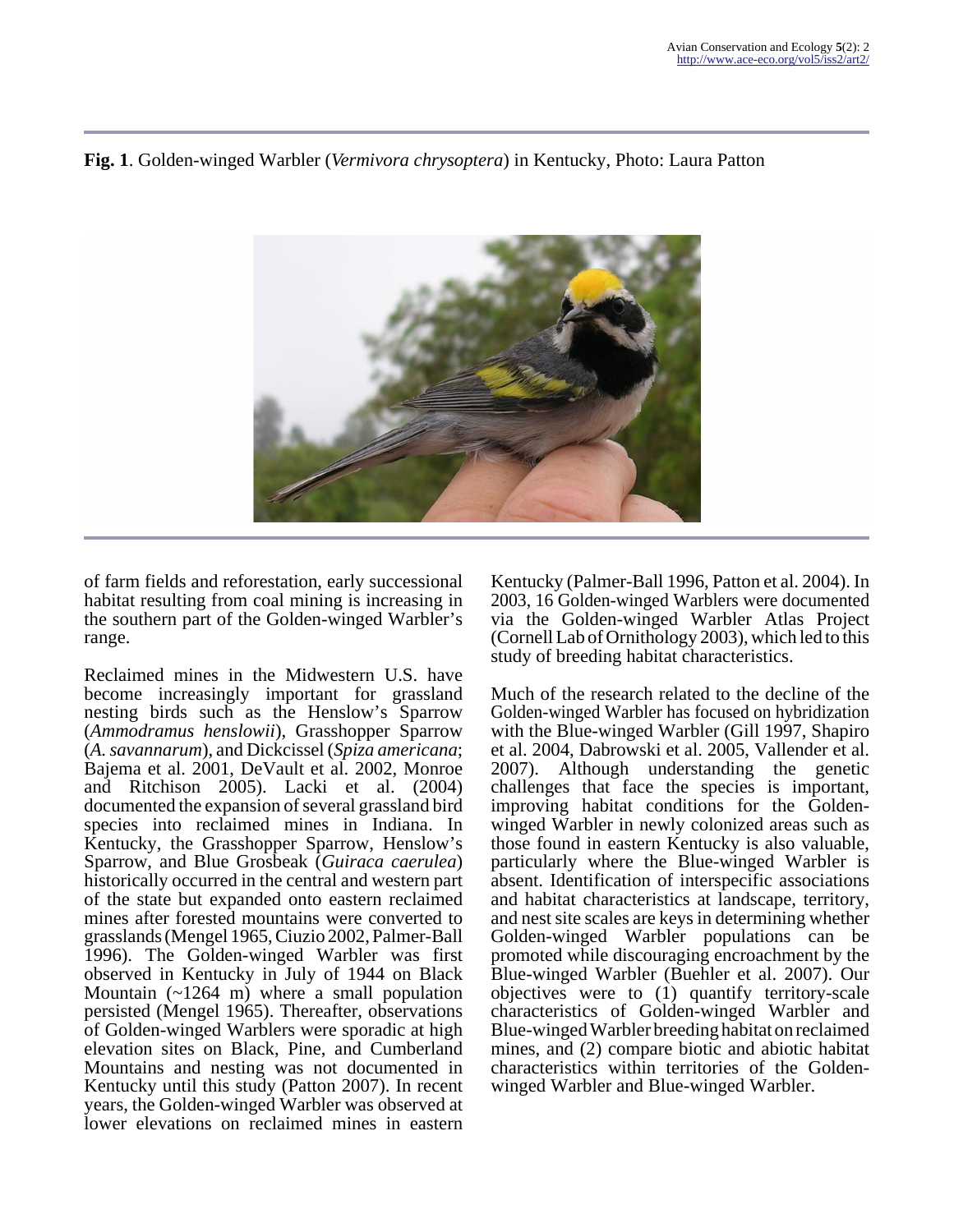**Fig. 2**. Blue-winged Warbler (*Vermivora cyanoptera*) in Kentucky, Photo: Laura Patton



### **METHODS**

### **Study Area**

We conducted our study during 2004 and 2005 on nine sites in Harlan, Bell, and Whitley counties in southeastern Kentucky, USA (Fig. 3). Four sites had no Blue-winged Warblers, and five sites had both species. Two sites, one with only Golden-winged Warblers and one with both species, were added in 2005. Study sites were selected from Goldenwinged Warbler Atlas Project surveys (Cornell Lab of Ornithology 2003, Patton et al. 2004), as well as ground and aerial exploration. All study sites were on landscapes that had been previously mined for coal via contour-mining or mountaintop removal. At the time of our study, all sites were between 10 and 25 years postreclamation. Patchy vegetation, steep slopes, and disturbances including timber harvest, cattle grazing, and mining equipment operation were common on all study sites. Elevation ranged from 426 to 912 m above mean sea level.

The study area was located in the eastern Kentucky coalfield (Kentucky Foundation 2002). Mining created linear openings and large expanses of grasslands and shrublands in an otherwise forested region. Reclamation efforts on reclaimed mines in Kentucky predominantly consisted of introduction of non-native plants such as fescue (*Festuca* spp.), sericea lespedeza (*Lespedeza cuneata*), bird's-foot trefoil (*Lotus corniculatus*), clovers (*Trifolium* spp.), and black alder (*Alnus glutinosa*; Jones 2005). Mines were also reclaimed with black locust (*Robinia pseudoacacia*), a native tree species (Jones 2005). Mixed-mesophytic forests dominated areas surrounding our study sites (Jones 2005). This forest type is composed of a combination of deciduous and evergreen tree species including oaks (*Quercus* spp.), hickories (*Carya* spp.), maples (*Acer* spp.), yellow-poplar (*Lireodendron tulipifera*), American beech (*Fagus grandifolia*.), American basswood (*Tilia americana*), and eastern hemlock (*Tsuga Canadensis*), whereas chestnut oak (*Q. prinus*), Virginia pine (*Pinus virginiana*), short-leaf pine (*P. echinata.*), and pitch pine (*P. rigida*) occupy ridgetops, southwestern facing slopes, and areas with rocky shallow soils (Braun 1950, Leopold et al. 1998).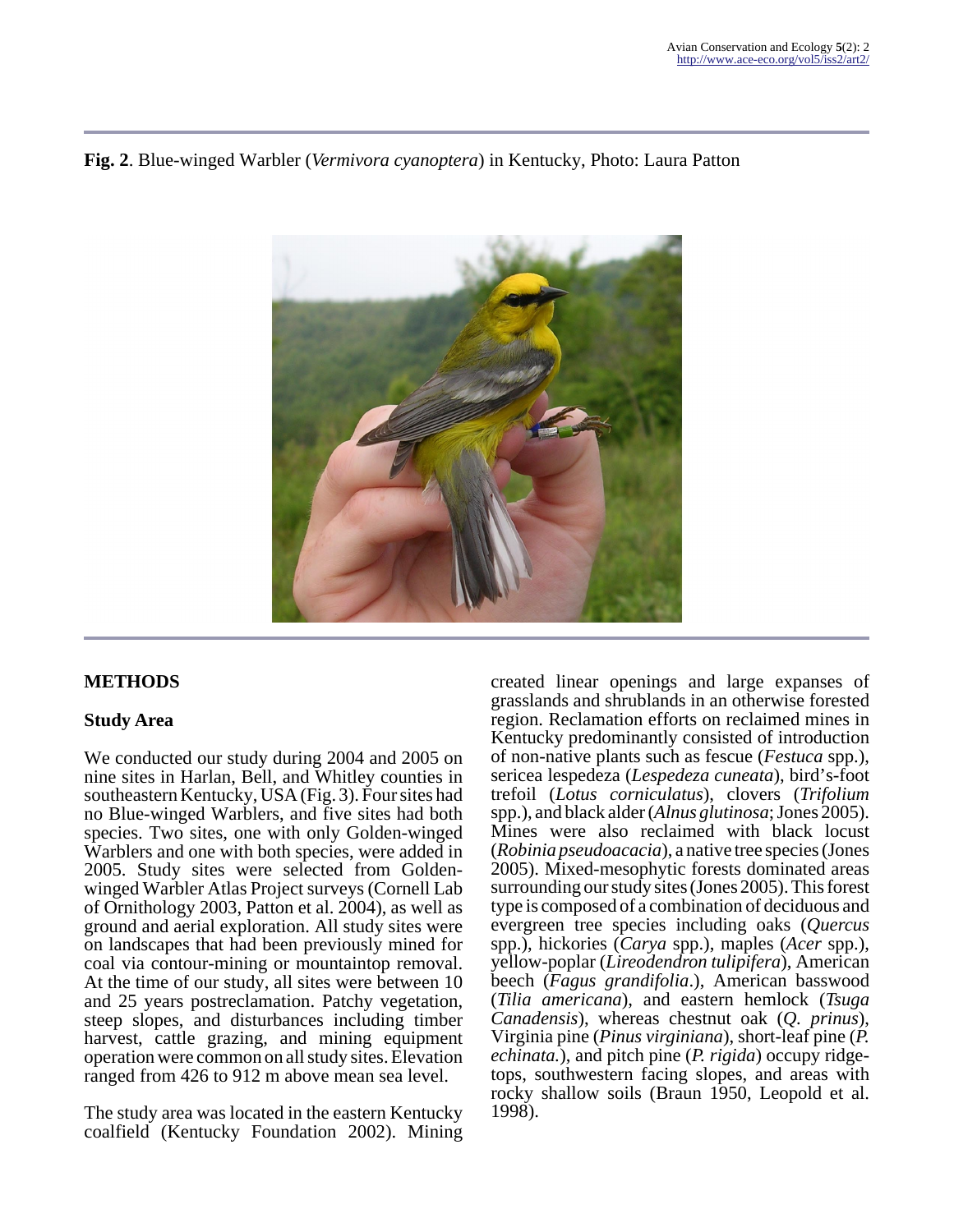**Fig. 3**. The study area was within a 3-county portion of southeastern Kentucky. The nine sites included four where the golden-winged warbler occurred and the blue-winged warbler was absent; Williamsburg (1), Fonde (2), Tower (3), and Coalgood (4), and five sites where both species occurred; Beverly (5), Begley 3 (6), Begley 1 (7), Bigfoot (8), and Coldstone (9).



Dominant vegetation on our study sites included tall fescue (*F. elatior)*, timothy (*Phleum pratense*), orchardgrass (*Dactylis glomerata*), sericea lespedeza, goldenrod (*Solidago* spp.), blackberry (*Rubus* spp.), clematis (*Clematis* spp.), morning-glory (*Ipomoea spp.*), autumn-olive (*Elaeagnus umbellata*), black locust, green ash (*Fraxinus pennsylvanica*), and maple.

The spring climate of eastern Kentucky is temperate and mildly humid with average temperatures of approximately 13°C, 18°C, and 22°C in April, May, and June, respectively (Kentucky Climate Center 2007 $a$ ). Rainfall from 1895 to 2004 averaged approximately 9.7, 11.2, and 10.9 cm during these months, respectively (Kentucky Climate Center 2007*b*).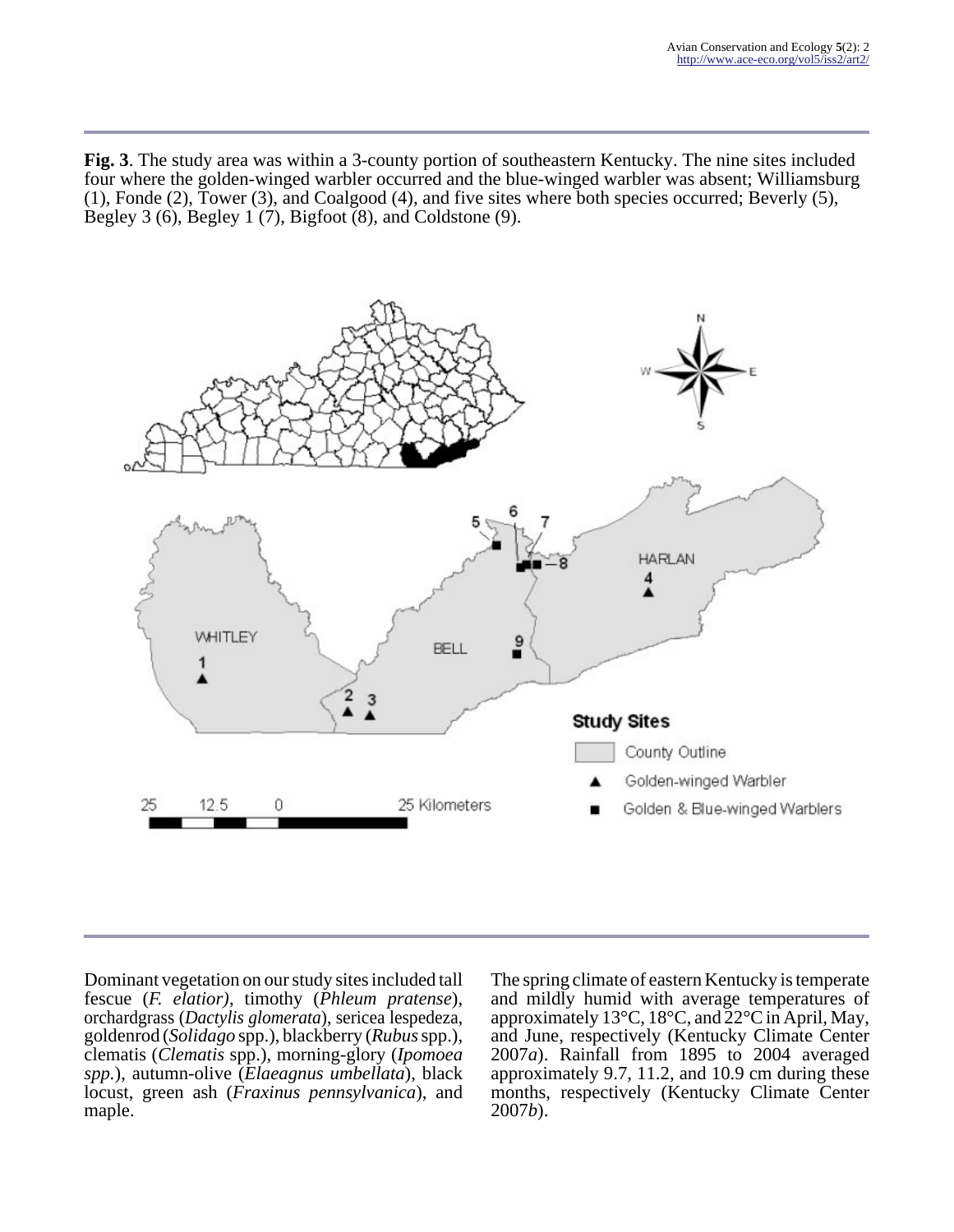#### **Banding and monitoring**

We attracted territorial male Golden-winged Warblers and Blue-winged Warblers with recorded songs produced by the Cornell Lab of Ornithology, captured them in mist-nets, and banded them with a unique combination of plastic colored bands (Avinet, Inc.) and a USFWS metal band. Bird banding was permitted by the Kentucky Department of Fish and Wildlife Resources (KDFWR), the USFWS, and under Institutional Animal Care and Use Committee Protocol # 00690A2004, University of Kentucky. We delineated territories by flagging trees and other vegetation where we observed birds singing, perching, and feeding. We visited study sites twice per week from the last week in April to mid-June and observed birds from dawn until late morning when singing decreased. Each territory was monitored ≥6 times throughout the breeding season to ensure that study birds were not transients or shifting territories. Each monitoring bout lasted approximately 30 to 50 minutes. We alternated the order that territories were monitored to minimize time of day effects on activity (Shields 1977, Bibby et al. 2000). We revisited all flagged bird locations and recorded their latitude / longitude (North American Datum 1983) using a Global Positioning System (GPS) receiver.

### **Territory characteristics**

To describe Golden-winged Warbler and Bluewinged Warbler habitat use in relation to forest edges, we calculated the linear distances from bird locations outside the forest edge to the nearest forest edge. This was performed with the Auto Add Lines program (Environmental Systems Research Institute 2005 modified by D. Vichitbandha of the KDFWR) in ArcGIS 9.0 (ESRI 2004). We identified forest edges as the dark contrast with the lighter colored adjacent grassland/shrubland areas and digitized them at a map scale of 1:4500 from digital photo imagery captured in 2004 (Kentucky Geography Network 2005). We averaged the distances of all bird locations outside the forest to nearest forest edge for each territorial male. We performed a one-way analysis of variance (SAS Institute 2001) to identify potential differences in distance to forest edge among territories of Goldenwinged Warblers in the absence of Blue-winged Warblers, Golden-winged Warblers coexisting with Blue-winged Warblers, and Blue-winged Warblers.

We used Hawth's Analysis Tools (Beyer 2004) in ArcGIS to create minimum convex polygons (MCP) for each male territory. We included all locations from the breeding season in the MCP analyses (Barg et al. 2005, Börger et al. 2006). We used MCPs over other methods, i.e., adaptive kernel, because we wanted to delineate maximum territory size for each male. Although MCPs can grossly overestimate territory size (Kernohan et al. 2001), they are a reasonable method for our application. An overestimation of territory size provided a liberal recommendation to land managers regarding the amount of transition zone between forest and shrubland needed to support breeding populations of Golden-winged Warblers on reclaimed surface mines. We used a one-way analysis of variance (SAS Institute 2001) to identify potential differences in territory size among Golden-winged Warblers at sites without Blue-winged Warblers, Golden-winged Warblers coexisting with Bluewinged Warblers, and Blue-winged Warblers. We estimated territory overlap as the percent each individual territory overlapped with another territory. We arcsine transformed the percentages of overlap to improve normality (Bonham 1989). We used a Kruskal-Wallis test (Program R v. 10.1, R Foundation for Statistical Computing 2009) to identify potential differences in territory overlap among the three species groups.

### **Within-territory characteristics**

We sampled structural and vegetative characteristics in 10 randomly selected, 5 m-radius circular plots in each Golden-winged and Blue-winged Warbler territory (Klaus and Buehler 2001, Remes 2003, DeBoer and Diamond 2006). Plots of this size are more efficiently and accurately sampled than larger plots (Bonham 1989). Additionally, an increased number of smaller plots, rather than fewer larger plots, better reflect the patchy nature of local vegetation (Bonham 1989), a characteristic of reclaimed surface mines. We collected habitat data from mid-June to mid-July in 2004 and 2005 after territory mapping was completed.

Habitat measurements in each plot included slope, aspect, elevation, vegetation density, shrub height, canopy cover, tree basal area, aggregate sapling height, number of seedlings, and percent of ground covered by grass, forb, and shrub. We recorded slope with a clinometer to the nearest percent. We determined aspect with a compass to the nearest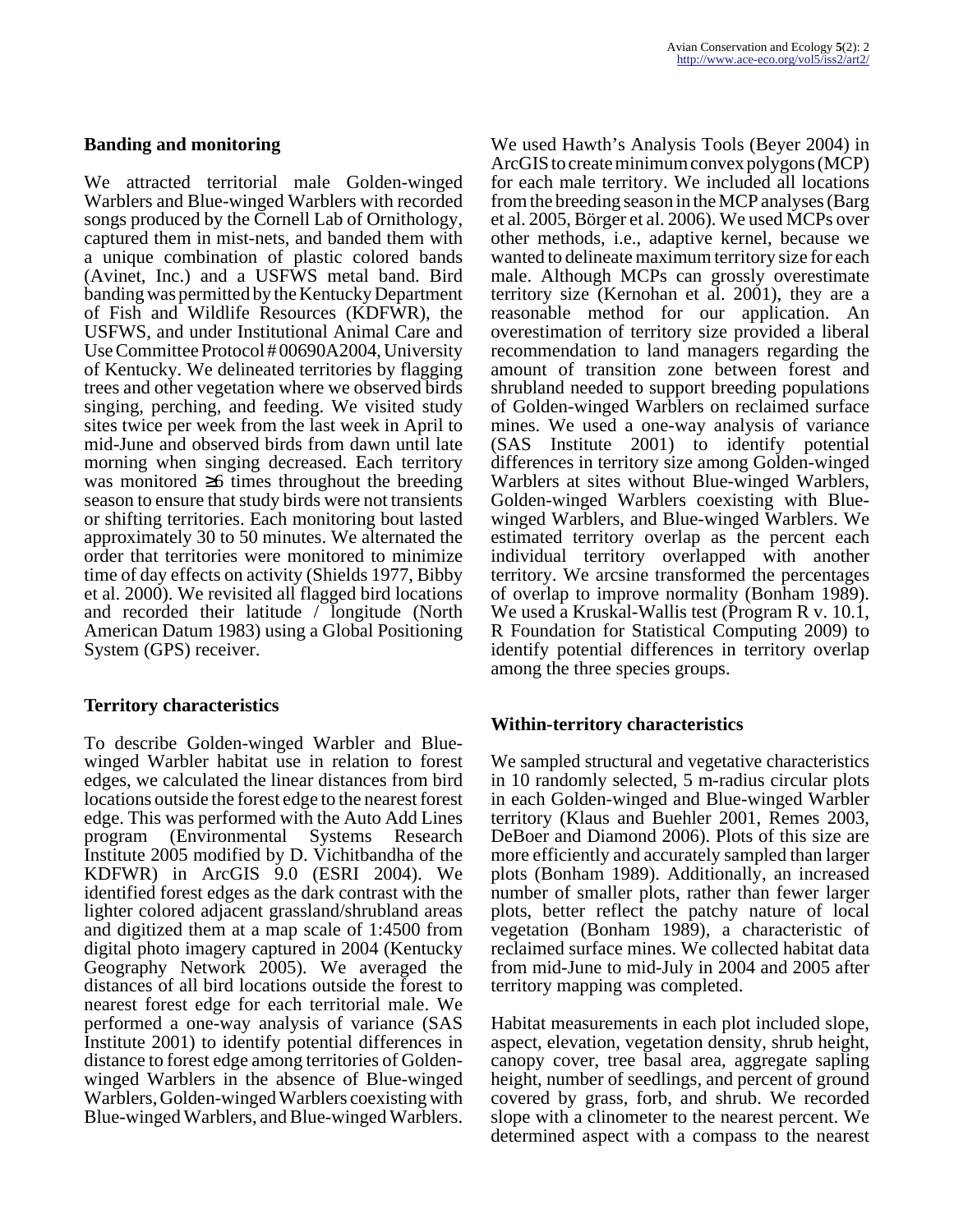degree. We recorded elevation (m) with a GPS (North American Datum 1983) or altimeter (Suunto Escape203 model).

We measured vegetation density at the center of each 5 m-radius plot with a 3.4 cm x 3.4 cm x 2.4 m wooden picket painted with alternating 1 dm black and white bands (modified from Robel et al. 1970, Griffith and Youtie 1988). We took 16 readings, four at each cardinal location of the plot, facing the Robel pole 1 m above the ground and 4 m from the pole. We averaged these readings to yield one value per plot. We recorded shrub height (m) as the mean height of all shrubs in a plot measured by a combination of visual estimates and Robel readings. We recorded percent canopy cover at the plot center with a spherical densiometer facing each cardinal direction and averaged the readings to yield one value per plot.

We measured the diameter at breast height, measured at a height of 1.37 m above the ground, of each tree  $\geq$ 10 cm (Will 1986, Klaus and Buehler 2001, Hudman and Chandler 2002) and computed the basal area for each plot (Avery and Burkhart 1983). We used a clinometer to measure the height of each tree within a plot. We determined aggregate sapling height by recording the number of saplings,  $\langle 10 \text{ cm dbh}, \rangle 1 \text{ m tall},$  and visually estimating their heights (Klaus and Buehler 2001). We recorded the species of all trees and saplings, and the number and species of all seedlings, <1 m tall (Klaus and Buehler 2001). We visually estimated the percentage of ground covered by grasses, forbs, and shrubs for each plot and recorded the dominant species.

We arcsine transformed the percentages of slope, canopy cover, grass, forb, and shrub to improve normality (Bonham 1989) and square root transformed the number of seedlings per plot (Sokal and Rohlf 1969). We transformed aspect data according to McCune and Grace (2002) to reflect Heat Load Index, which is a measure of solar radiation along the northeast-southwest axis. We summed the heights of all saplings in each plot to yield a single value of aggregate height, an indicator of density that is more reliable than other measures, such as number of saplings or average height of saplings (Fei et al. 2006). We pooled data across years because we considered plots sampled in the same areas in both seasons independent due to annual structural changes in habitat (Winter et al.

2005). We observed black locust trees in territories from the first season that had fallen by the second season, and the substantial growth that was documented over time (Fig. 4) would indicate some amount of growth between seasons.

We used a multivariate analysis of variance (MANOVA) to assess whether our 12 measured habitat variables could distinguish between three species groups (Program R v. 10.1, R Foundation for Statistical Computing). The three species groupings were designated as:  $0 =$  Blue-winged Warbler territories in areas with the Golden-winged Warbler,  $1 =$  Golden-winged Warbler territories in areas with the Blue-winged Warbler, or  $2 =$  Goldenwinged Warbler territories in areas without the Blue-winged Warbler. The MANOVA was followed by a series of one-way analysis of variances (ANOVAs) on the 12 habitat variables (Program R v. 10.1) to identify which variables were most useful in making this distinction among the groupings. Variables that were significant at  $p < 0.15$ within the ANOVA were included in a linear discriminant analysis (Program R v. 10.1; package MASS; Venables and Ripley 2002). The criteria of *p* <0.15 for variable entrance into the discriminant analysis falls within the range (0.1 - 0.25) recommended by Costanza and Afifi (1979). Variables with pooled within-class standardized canonical coefficients of  $>0.4$  or  $<-0.4$  were considered sufficiently important in separating the groupings. Class means were used to identify the specific relationship of variables to species groupings. Overall accuracy and kappa statistic were calculated to assess whether the discriminant analysis model classified significantly better than chance (Titus et al. 1984). For all analyses, the data were analyzed at the territory level to maximize the independence of our samples.

We used Indicator Species Analyses in PC-ORD (McCune and Mefford 1999) to categorize grass, forb, shrub, vine, tree, sapling, and seedling genera as specific to either Golden-winged Warbler sites or sites where both species occurred. We used the Monte Carlo test to determine the statistical significance of indicator values (Dufrêne and Legendre 1997, McCune and Mefford 1999). We considered indicators significant at  $p < 0.01$  due to the high number of genera in most of the analyses. We used 1000 randomizations in the Monte Carlo test. Even if genera were significant at  $p < 0.01$ , we did not consider them to be meaningful indicators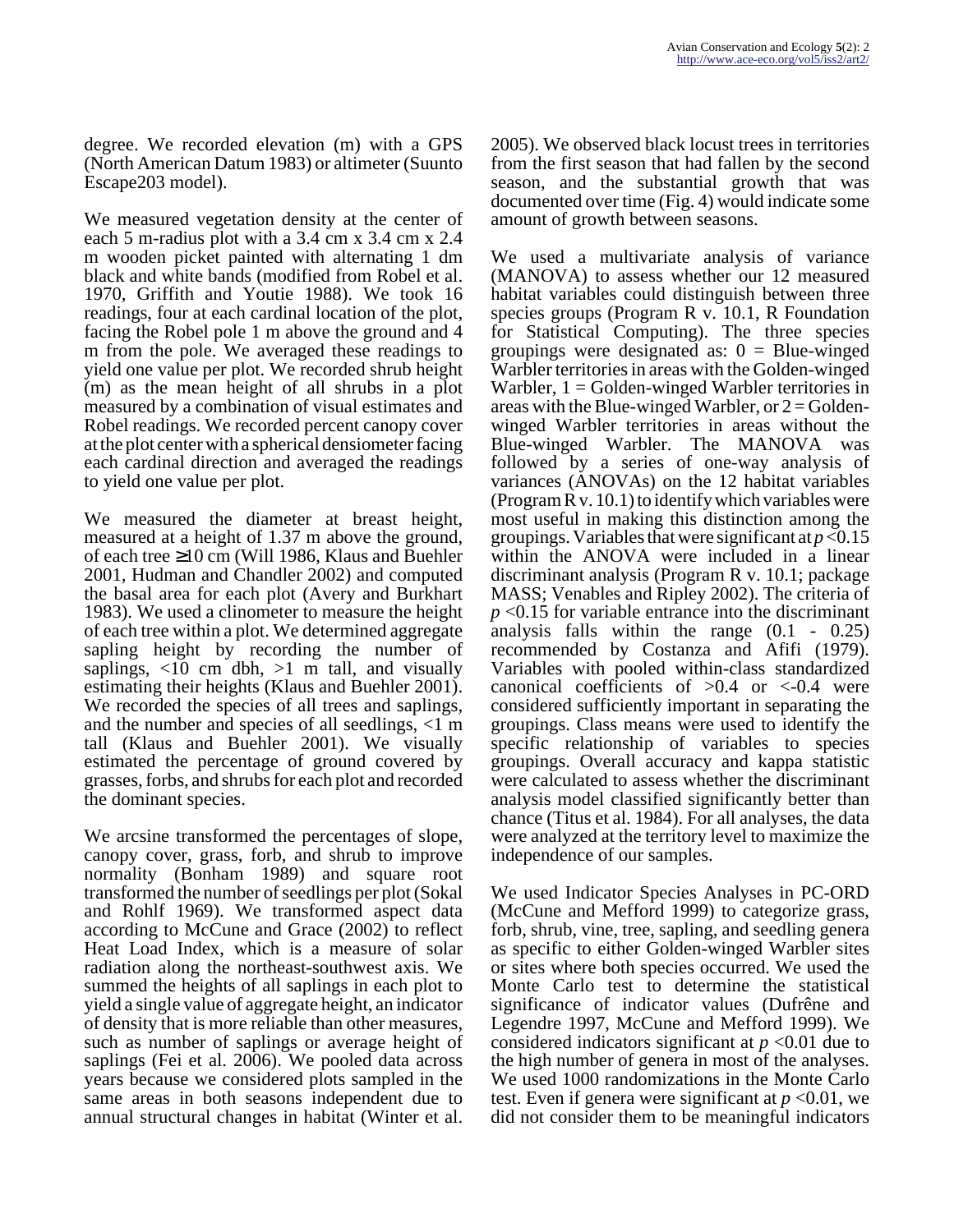**Fig. 4.** a) Photo of high elevation (average 738m) Golden-winged Warbler-only site taken in 2003, Photo: Laura Patton. b) Same site in 2010, when a Blue-winged Warbler was documented for the first time since surveys for these species began in 2003. The site has experienced significant growth in shrub and sapling cover, Photo: Laura Patton

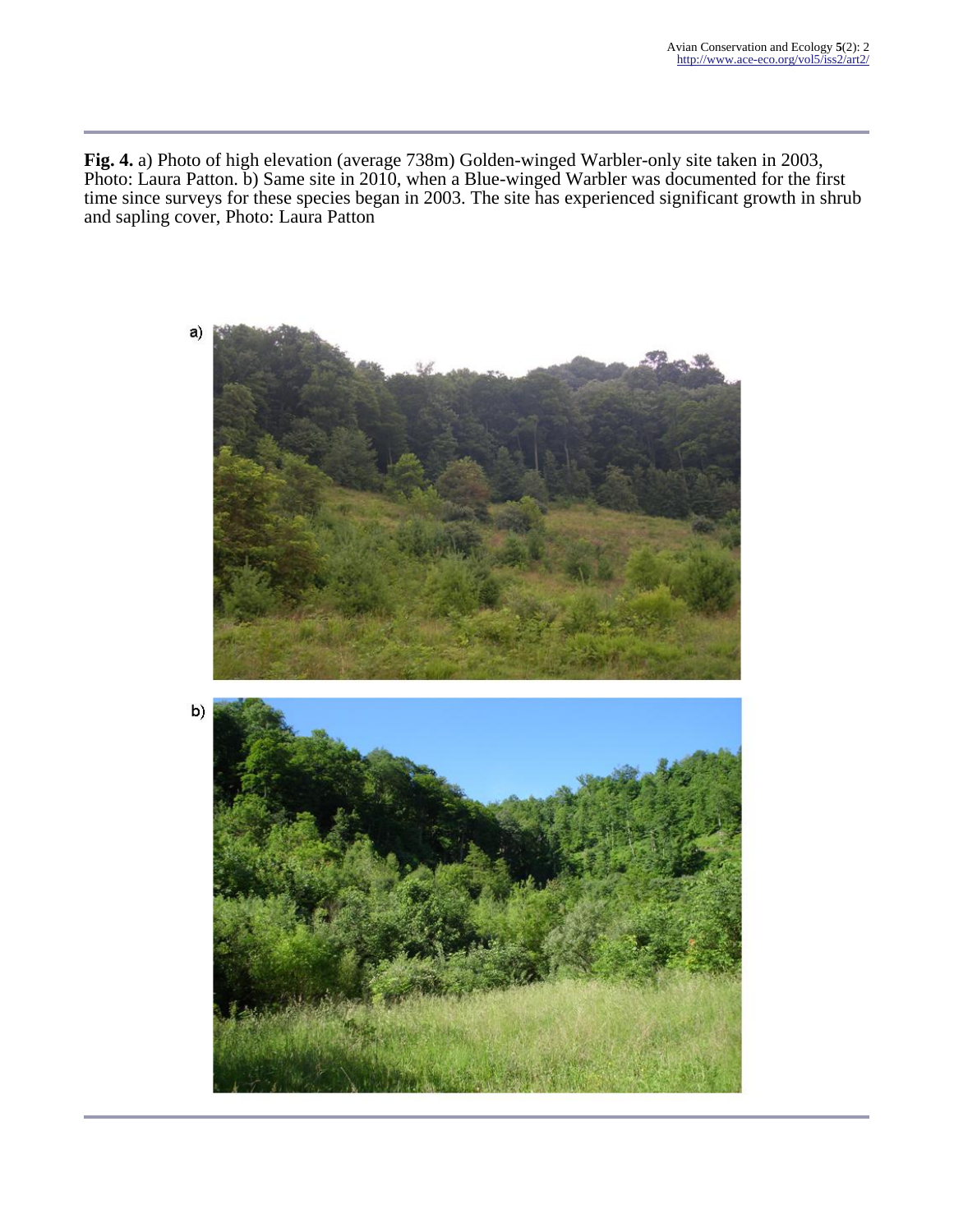unless they had indicator values of at least 25, meaning that a genus was present in at least 50% of the samples in one of the groups (Dufrêne and Legendre 1997).

# **RESULTS**

#### **Territory characteristics**

Twenty-five Golden-winged Warbler territories were delineated at sites where the Blue-winged Warbler was absent. Forty-eight territories were delineated at sites where both species occurred, i.e., 26 Golden-winged Warbler, 22 Blue-winged Warbler. Mean MCP territory size was  $1.3$  ha (se = 0.1) for Golden-winged Warblers in absence of Blue-winged Warblers,  $1.7$  ha (se = 0.3) for Goldenwinged Warblers coexisting with Blue-winged Warblers, and 2.1 ha (se  $= 0.3$ ) for Blue-winged Warblers. There was no difference in territory size among the three species groupings (df =  $(2,70)$ , F = 2.65,  $P = 0.08$ ; Table 1).

Territory overlap occurred within and between species (18 of  $n = 73$  territories, 24.7%). At sites with only Golden-winged Warblers, four territories overlapped (4 of  $n = 25$ , 16%), the overlap ranging from 0.7% to 17%. Eight Golden-winged Warbler territories at sites with coexisting Blue-winged Warblers  $(8 \text{ of } n = 26, 30.7\%)$  overlapped with either a Blue-winged Warbler territory (n=4) or Goldenwinged Warbler territory  $(n=4)$ , and the overlap ranged from 1.5% to 57%. Six Blue-winged Warbler territories (6 of  $n = 22, 27.2\%$ ) overlapped with another Blue-winged Warbler territory (n=2) or a Golden-winged Warbler territory (n=4), and the overlap ranged from 0.4% to 48%. There was no difference in territory overlap among the three species groupings (df =  $(2,70)$ , H = 2.18, P = 0.33; Table 1).

All Golden-winged and Blue-winged Warblers established territories that included an edge between reclaimed mine land and mature forest, as opposed to establishing territories in open grassland/ shrubland habitat. The mean distance territories extended from a forest edge was  $28 \text{ m}$  (se = 3.8) for Golden-winged Warblers in absence of Bluewinged Warblers,  $44.7$  (se = 5.7) for Golden-winged Warblers coexisting with Blue-winged Warblers, and 33.1 (se  $= 6.1$ ) for Blue-winged Warblers. There was no difference in the distance the territories were

from forest edge among the three species groupings  $(df = (2,70), F = 2.78, P = 0.07; Table 1).$ 

### **Within-territory characteristics**

The multivariate analysis of variance indicated that our habitat variables were useful in separating the three species groupings ( $F_{2,70} = 1.69$ ,  $\Lambda = 0.56$ ,  $P =$ 0.041). The one-way analysis of variance models identified three variables at  $p < 0.15$  to include in the linear discriminant analysis. The three variables were elevation, percent canopy cover, and percent grass. The first canonical axis of the linear discriminant analysis accounted for 90% variation between the three groups. All three variables loaded heavily on this first canonical axis 1 (Table 2). Class means on the canonical variables (Table 3) indicated that this first axis represents a contrast between the territories of Golden-winged Warblers without Blue-winged Warblers and Blue-winged Warblers that co-occurred with Golden-winged Warblers. Traits of Golden-winged Warblers that co-occurred with Blue-winged Warblers were intermediate along the axis. When compared with Blue-winged Warblers, Golden-winged Warblers established territories at higher elevations, with a greater percentage of grass cover and canopy cover (Table 1). The overall accuracy of our linear discriminant model in classifying territory types was 0.60. The kappa statistic confirmed that the model classified territories 40% (se= 0.086; CI 95% 0.231-0.575) better than chance.

According to Monte Carlo analyses, species that were indicative of sites with only Golden-winged Warblers were orchardgrass  $(IV = 33.0, p = 0.009)$ , green ash seedlings (IV = 37.0,  $p = 0.001$ ) and saplings (IV = 35.5,  $p = 0.001$ ), and black locust saplings (IV = 33.2,  $p = 0.001$ ). Species indicative of sites with both Golden-winged Warblers and Blue-winged Warblers included sericea lespedeza  $(IV = 47, p = 0.005)$ , goldenrods  $(IV = 46.1, p = 1)$ 0.009), clematis vine (IV = 28.2,  $p = 0.003$ ), and blackberry (IV = 42.7,  $p = 0.002$ ).

### **DISCUSSION**

Our analyses revealed few differences in breeding habitat characteristics between the Golden-winged Warbler and Blue-winged Warbler on reclaimed surface mines in southeastern Kentucky. The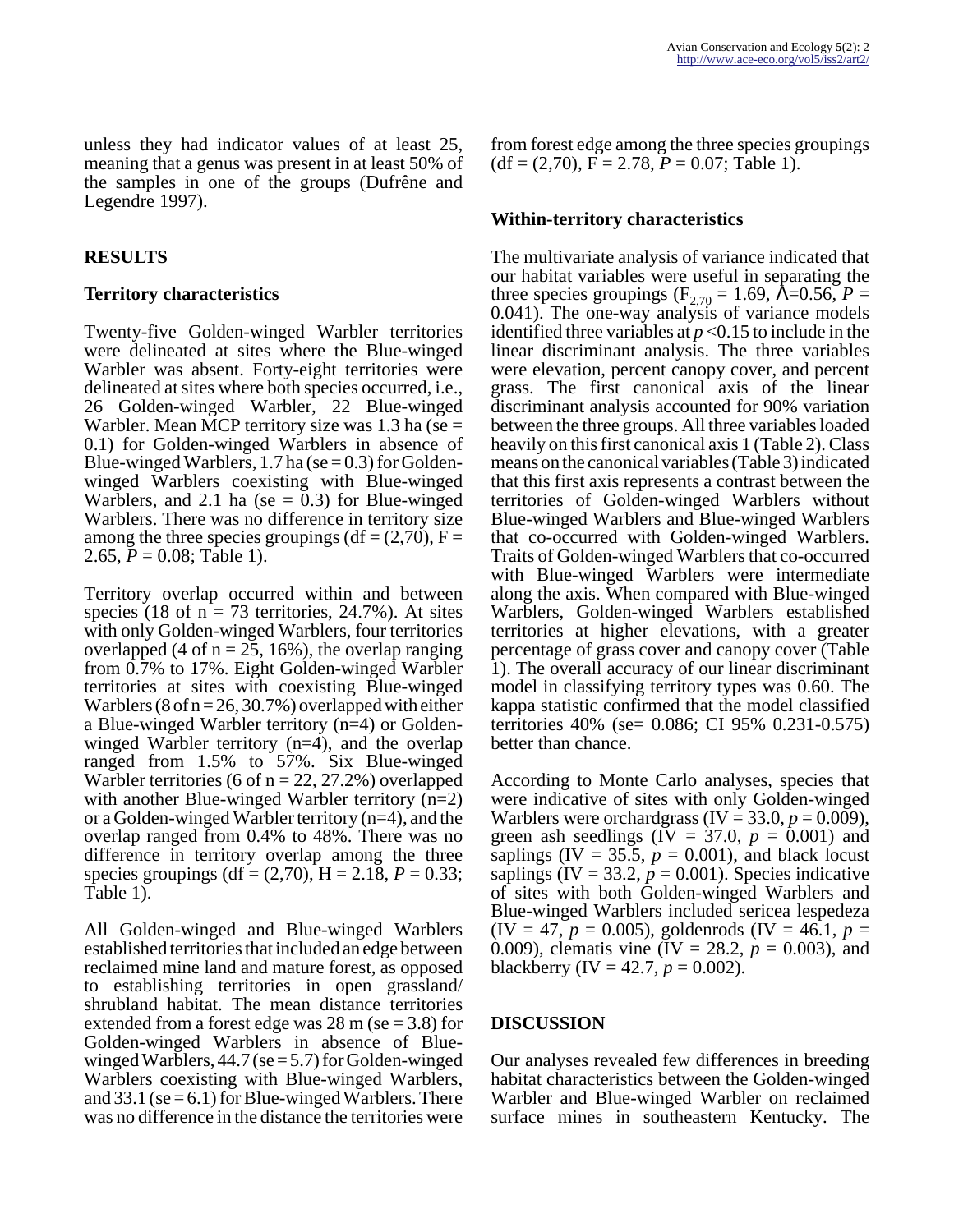**Table 1.** Means of territory characteristics grouped by Golden-winged Warblers in the absence of Bluewinged Warblers (GWWA-only), Golden-winged Warblers coexisting with Blue-winged Warblers (GWWA with BWWA), and Blue-winged Warblers coexisting with Golden-winged Warblers (BWWA).

|                                           | <b>ANOVA</b> |              | $GWWA$ -only (n=25) |                 | GWWA with BWWA $(n=26)$ |                                  | BWWA $(n=22)$  |                 |
|-------------------------------------------|--------------|--------------|---------------------|-----------------|-------------------------|----------------------------------|----------------|-----------------|
| Variable                                  | $F_{(2,70)}$ | $\, {\bf p}$ | Mean $\pm$ se       | range           | Mean $\pm$ se           | range                            | Mean $\pm$ se  | range           |
| <b>Territory-level</b>                    |              |              |                     |                 |                         |                                  |                |                 |
| Distance to forest edge (m)               | 2.78         | 0.07         | $28.0 \pm 3.8$      | $1.74 - 80.8$   | $44.7 \pm 5.7$          | $7.9 - 109.1$                    | $33.1 \pm 6.1$ | $5.2 - 139.4$   |
| Territory Size (ha)                       | 2.65         | 0.08         | $1.3 \pm 0.1$       | $0.3 - 2.8$     | $1.7 \pm 0.3$           | $0.2 - 5.8$                      | $2.1 \pm 0.3$  | $0.7 - 6.7$     |
| % Territory Overlap <sup>†</sup>          | $2.18^{8}$   | 0.33         | $1.3\pm0.9$         | $0.7 - 17.0$    | $7.8 \pm 3.2$           | $1.5 - 57.0$                     | $5.8 \pm 3.0$  | $0.4 - 48.0$    |
| Within-territory-level                    |              |              |                     |                 |                         |                                  |                |                 |
| Elevation <sup>‡</sup>                    | 3.19         | 0.047        | $648.1 \pm 28.1$    | $486.8 - 903.7$ | $629.8 \pm 10.4$        | $480.6 - 717.5$ $577.6 \pm 16.9$ |                | $442.0 - 681.1$ |
| % Grass <sup><math>\ddagger</math>‡</sup> | 2.52         | 0.087        | $42.2 \pm 3.8$      | $11.0 - 75.0$   | $35.7 \pm 2.4$          | $8.5 - 59.5$                     | $34.6 \pm 1.8$ | $16.8 - 50.8$   |
| % Canopy Cover <sup>†‡</sup>              | 2.58         | 0.083        | $44.8 \pm 4.4$      | $9.9 - 83.3$    | $33.0 \pm 3.1$          | $12.6 - 78.5$                    | $34.1 \pm 3.5$ | $12.4 - 59.4$   |
| $%$ Shrub $†$                             | 1.55         | 0.219        | $17.4 \pm 2.1$      | $5.9 - 46.4$    | $22.6 \pm 2.5$          | $0.6 - 54.2$                     | $20.2 \pm 2.0$ | $6.8 - 42.1$    |
| Aspect                                    | 1.45         | 0.240        | $0.5 \pm 0$         | $0.3 - 1.0$     | $0.5\pm0$               | $0.3 - 0.7$                      | $0.5 \pm 0$    | $0.2 - 0.6$     |
| % $Slope^{\dagger}$                       | 1.37         | 0.259        | $26.6 \pm 3.6$      | $0 - 71.6$      | $20.3 \pm 2.4$          | $1.6 - 50.8$                     | $24.7 \pm 2.4$ | $4.1 - 45.6$    |
| Agg. Sapling Height                       |              | 0.74 0.480   | $28.9 \pm 5.8$      | $5.1 - 120.7$   | $23.9 \pm 3.3$          | $2.1 - 74.8$                     | $21.9 \pm 2.3$ | $3.8 - 36.8$    |
| Shrub Height                              | 0.52         | 0.597        | $1.1\pm0.1$         | $0.4 - 1.8$     | $1.2 \pm 0.1$           | $0.3 - 1.8$                      | $1.2 \pm 0.1$  | $0.8 - 2.0$     |
| % $\text{Forb}^{\dagger}$                 | 0.47         | 0.626        | $40.0 \pm 3.4$      | $14.5 - 73.8$   | $40.6 \pm 2.0$          | $13.0 - 63.0$                    | $44.1 \pm 1.6$ | $30.3 - 61.0$   |
| Tree Basal Area                           | 0.48         | 0.618        | $2.1\pm0.4$         | $0 - 8.4$       | $1.6 \pm 0.3$           | $0 - 5.2$                        | $2.0 \pm 0.4$  | $0.1 - 6.4$     |
| <b>Vegetation Density</b>                 | 0.34         | 0.713        | $0.71 \pm 0$        | $0.4 - 1.2$     | $0.7 \pm 0$             | $0.4 - 1.2$                      | $0.7\pm0.03$   | $0.5 - 1.0$     |
| Number of Seedlings <sup>†</sup>          |              | $0.25$ 0.775 | $13.1 \pm 3.7$      | $0.3 - 74.4$    | $11.0 \pm 3.9$          | $0.5 - 93.4$                     | $11.0 \pm 1.9$ | $1.0 - 40.4$    |

†Data presented are untransformed for easier reference to the reader

‡ Variables differed among species groupings (*p* < 0.15) and were included in Discriminant Analysis

§ H-statistic from Kruskal-Wallis test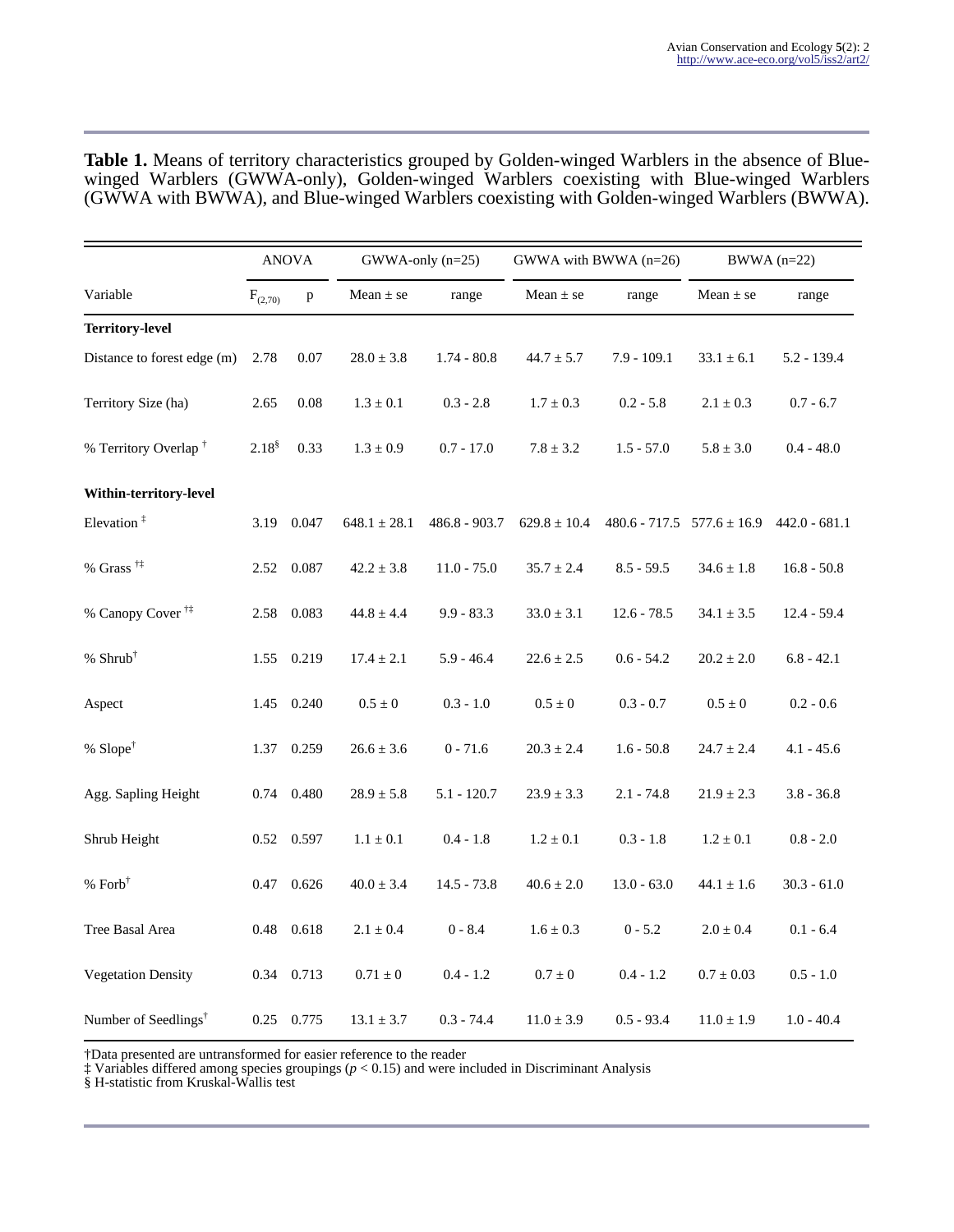**Table 2.** Variable loadings of territory characteristics on canonical axes obtained from a linear discriminant analysis used to distinguish three species groupings on reclaimed surface mines in southeastern Kentucky: 1) Golden-winged Warblers in the absence of Blue-winged Warblers; 2) Golden-winged Warblers coexisting with Blue-winged Warblers; and 3) Blue-winged Warblers coexisting with Golden-winged Warblers.

| Variable                    | Canonical 1 | Canonical 2 |
|-----------------------------|-------------|-------------|
| Elevation <sup>†</sup>      | 0.735       | 0.766       |
| % Canopy Cover <sup>†</sup> | 0.437       | $-0.654$    |
| % Grass Cover <sup>†</sup>  | 0.704       | $-0.198$    |

 $\dagger$  Variables with canonical coefficients of  $> 0.4$  or  $< -0.4$  were considered sufficiently important in separating the groupings.

Golden-winged and Blue-winged Warblers monitored during our study occupied habitat on reclaimed mine land composed of patches of herbaceous plants, shrubs, and saplings that were adjacent to mature forest edges (Figs. 4a and 5). Other studies throughout the range of the Golden-winged Warbler have also documented an association of this species with forest edge. For example, most Golden-winged Warbler territories in north-central New York included a forest edge (Confer et al. 2003). In Pennsylvania, Golden-winged Warbler territories occurred in 60 m wide utility rights-of-way traversing forests or small (1 ha) clearcuts that were adjacent to older forests (Kubel 2005). The majority of Golden-winged and Blue-winged Warbler nests located on our study sites were placed near forest edges or at the peripheries of sapling groves (Patton 2007). Similar findings were reported in the Cherokee National Forest, Tennessee, where Golden-winged Warblers typically placed nests on the edges of regenerating forests and herbaceous openings (Klaus and Buehler 2001).

Golden-winged Warbler association with forest edge is likely indicative of the early successional habitat within which the species evolved. Prior to the availability of human-created disturbance habitat such as farmland abandonment, utility rightof ways, reclaimed surface mines, and timber harvests, Golden-winged Warblers likely nested in beaver, wind, and fire disturbed areas in otherwise forested landscapes (Short 1963, Hunter et al. 2001). Plant communities resulting from these were small in scale or heterogeneous with respect to degree of disturbance (Hunter et al. 2001). As such, Goldenwinged Warblers breeding in these communities would not have been far from a mature forest edge.

Forest edges may increase the availability of singing perches that optimize mate attraction. Rossel (2001) found that song perches of Golden-winged Warblers occurred in the upper portions of larger trees that were close to the forest edge. Forest edges may also benefit the Golden-winged Warbler via the close proximity of nesting material such as grape vine bark and oak leaves, which were commonly used for nest material by both species on our sites and elsewhere (Confer 1992*a*; L. Patton *unpublished data*). On one occasion, we observed a female Golden-winged Warbler fly repeatedly from her nest site to a single tree on a forest edge approximately 80 m away to collect grape vine bark. Dense vegetation characteristic of forest edges also may provide important foraging opportunities for adults and young during the postfledging period (Kubel 2005). Golden-winged Warbler broods in Pennsylvania were often observed using dense cover in forests bordering clearcuts and utility rights-of-way during the postfledging period (Kubel 2005). Finally, McCollin (1998) suggested that a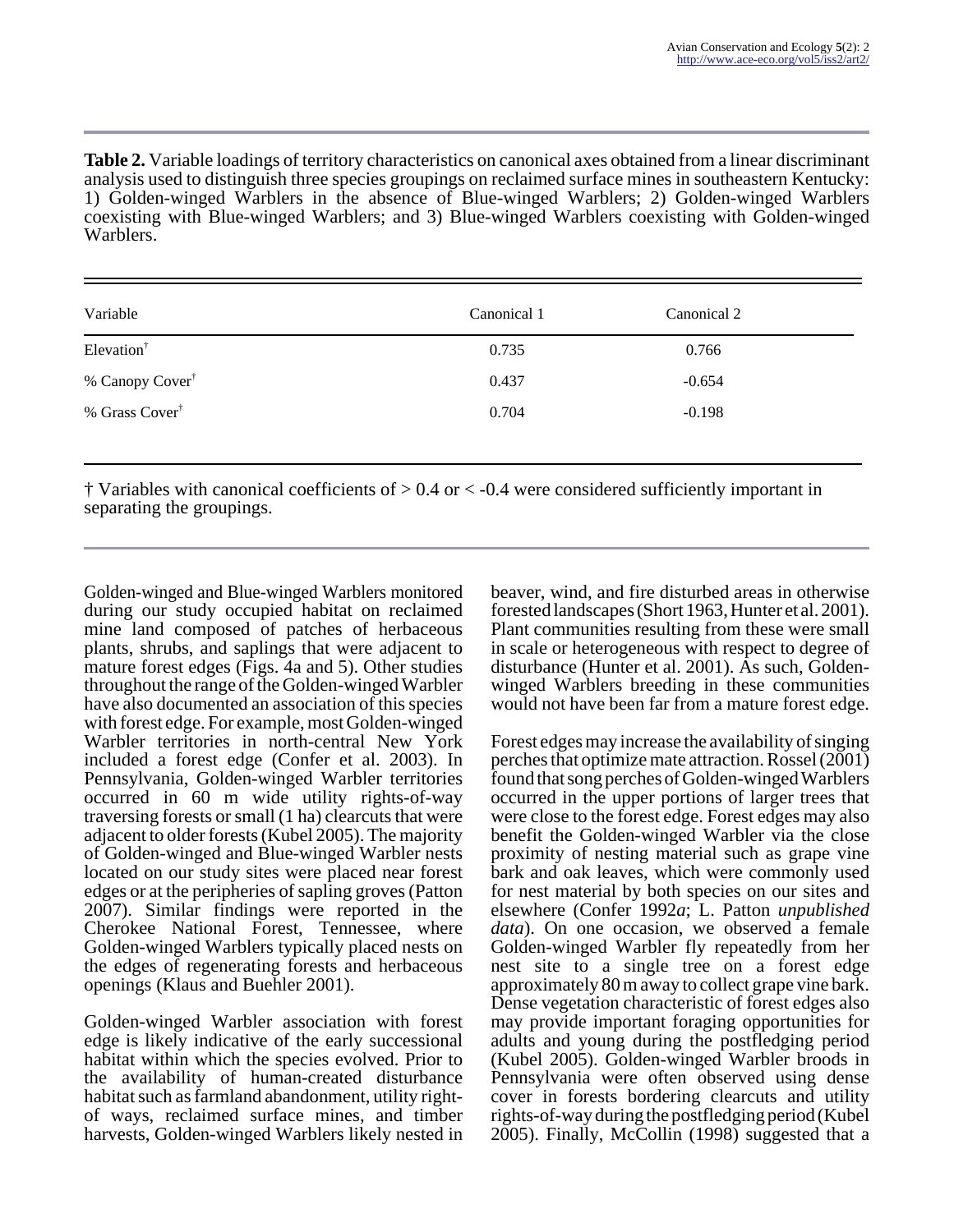| <b>Territory Type</b>      | Grouping Code | Canonical 1        | Canonical 2        |
|----------------------------|---------------|--------------------|--------------------|
| <b>BWWAs with GWWAs</b>    | $\mathbf{0}$  | $-1.288 \pm 0.133$ | $-0.278 \pm 0.146$ |
| <b>GWWAs with BWWAs</b>    |               | $0.003 \pm 0.080$  | $0.781 \pm 0.174$  |
| <b>GWWAs without BWWAs</b> | 2             | $1.028 \pm 0.101$  | $-0.359 \pm 0.190$ |

**Table 3.** Class means obtained from a linear discriminant analysis using elevation, % grass cover, and % canopy cover to distinguish three species groupings on reclaimed mines in southeastern Kentucky. Goldenwinged Warblers = GWWAs; Blue-winged Warblers = BWWAs.

unique microclimate along forest edges may affect habitat selection in birds. Golden-winged and Bluewinged Warblers may seek a microclimate that is unique to the forest edge in terms of wind, temperature, and moisture gradients. To our knowledge, these microclimate features have never been quantified for Golden-winged Warbler breeding habitat, and should be incorporated into future studies.

The importance of developing effective management protocols that facilitate breeding habitat segregation between the Golden-winged Warbler and Bluewinged Warbler appears to be more imperative than ever considering the recent finding of range-wide cryptic hybridization between these two species (Vallender et al. 2009). Our study revealed differences in habitat characteristics between Golden-winged Warbler and Blue-winged Warbler breeding territories including elevation, canopy cover, and grass cover. Although few differences in habitat were identified, these characteristics are important because they may affect nesting success of Golden-winged Warblers and the occurrence of Blue-winged Warblers. The Golden-winged Warblers in this study occupied similar elevations as the Blue-winged Warbler. However, it also occurred at higher elevations where the Bluewinged Warbler was absent (Fig. 6). Elevation was important to Golden-winged Warbler density and nesting success in West Virginia whereby higher nesting success occurred at higher elevations in areas of sympatry with the Blue-winged Warbler (R. Canterbury, *personal communication*). Although

the Blue-winged Warbler has expanded to higher elevations throughout its range (Canterbury et al. 1993, Gill 2004), elevational separation appears to be maintained in some cases such as in New York, Tennessee, and Pennsylvania (Confer and Knapp 1981, Bulluck 2007, Larkin and Grata 2009). Consequently, even in areas where the colonization front of the Blue-winged Warbler has passed, high elevation refugia for the Golden-winged Warbler may still exist.

Bulluck (2007) defined high quality Golden-winged Warbler habitat in Tennessee to be >580m in elevation. In Kentucky, the Blue-winged Warbler was largely absent from counties in which our four Golden-winged Warbler-only study sites were located, at elevations on average of 533, 728, 738, and 890 m (Palmer-Ball 1996; KDFWR species information data 2009). Since the publication of the Kentucky Breeding Bird Atlas (Palmer-Ball 1996), observations of Blue-winged Warblers have increased across southeastern Kentucky (KDFWR species information data 2009). It remains to be seen how the Blue-winged Warbler will continue to expand into this region, and whether it will colonize higher elevation sites where the Golden-winged Warbler is currently isolated. Since the completion of our study, the Blue-winged Warbler colonized a low elevation, i.e., average 533 m, study site where only the Golden-winged Warbler occurred (P. Hartman, University of Kentucky, *personal communication*). By 2009, Blue-winged Warblers had replaced nearly all Golden-winged Warblers. Interestingly, this site is only  $\langle 80 \text{ km from higher}]$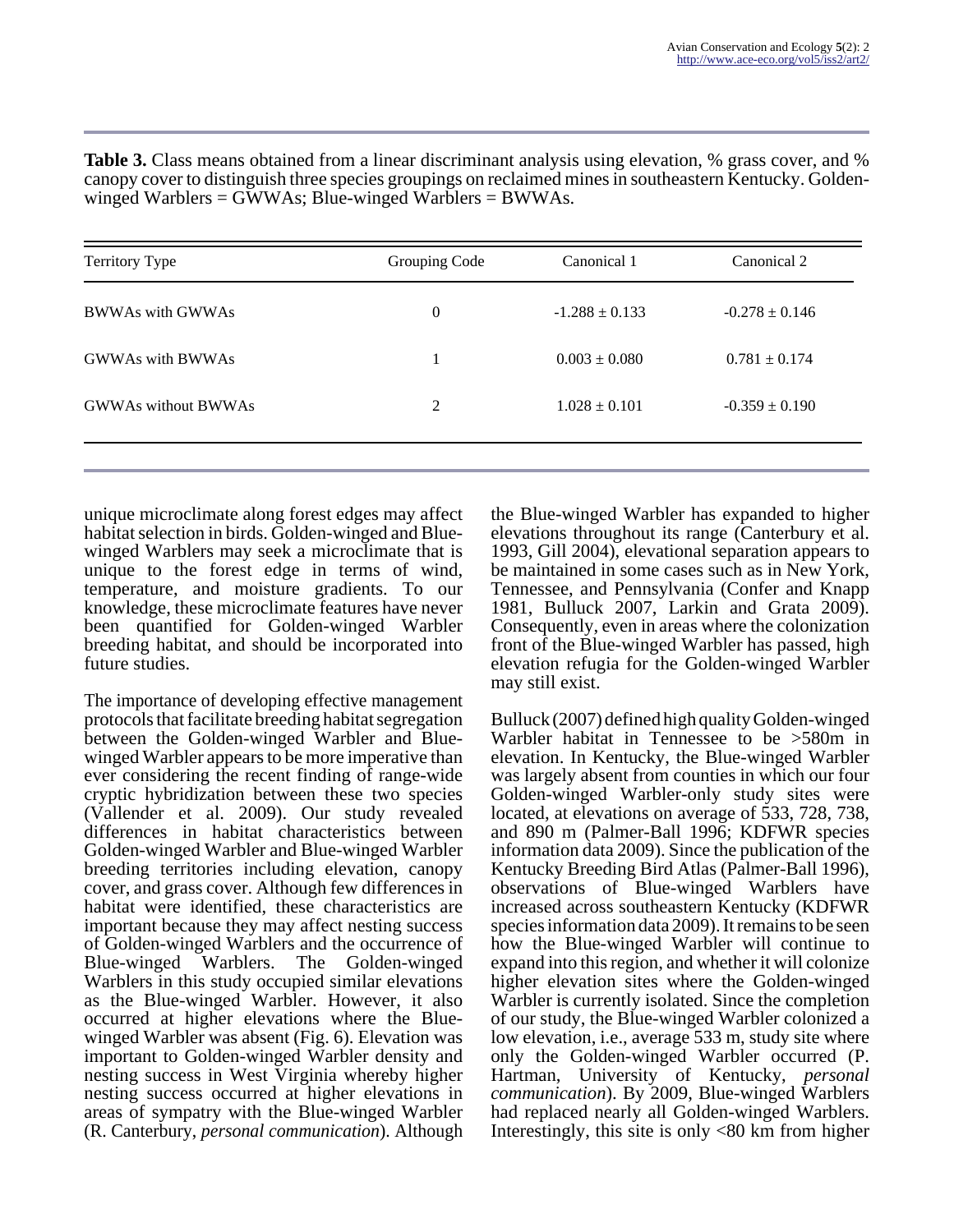### **Fig. 5**. Stand of black locust along forest edge, Photo: Laura Patton



elevation sites in Tennessee where the Blue-winged Warbler has been rare at sites occupied by the Golden-winged Warbler (Bulluck 2007). Just recently, during the 2010 Golden-winged Warbler Atlas Project, a Blue-winged Warbler was documented at one of our high elevation study sites, average 738 m, where previously only the Goldenwinged Warbler had been observed since surveys began in 2003 (L. Patton, *personal observation*). The site has experienced significant growth in shrub and sapling cover since this study was initiated in 2004 (Fig. 4). It is unclear whether the Blue-winged Warbler would have expanded to this elevation even if habitat had been maintained at an early successional state, or whether succession made this area more attractive to the Blue-winged Warbler. It will be informative to monitor the extent to which the Blue-winged Warbler can colonize higher

elevation sites in this region and also whether phenotypically pure Golden-winged Warbler populations at higher elevations already contain introgressed individuals, as has been documented in Tennessee (Vallender et al. 2009). If higher elevation sites are maintained without the Bluewinged Warbler, they may serve as sites for the Golden-winged Warbler to minimize hybridization, and thus provide important habitats that can be managed for the maintenance of genotypically pure Golden-winged Warbler populations (Buehler et al. 2007, Vallender et al. 2007).

In our study, Golden-winged Warbler territories at sites unoccupied by Blue-winged Warblers had greater canopy cover compared with those of Golden-winged Warblers and Blue-winged Warblers at sites occupied by both species. Based on the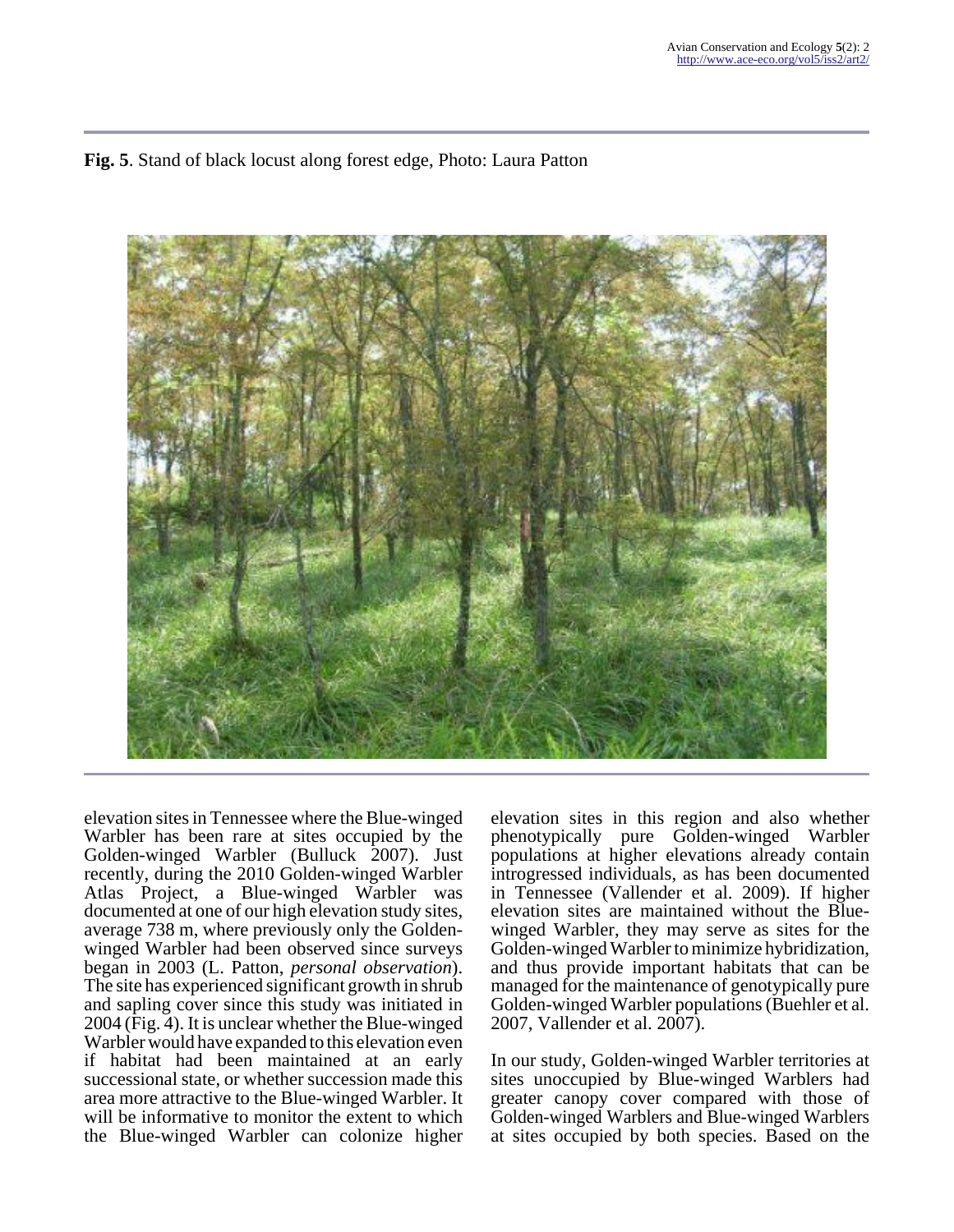

**Fig. 6**. Elevational distribution of territories of Golden-winged Warblers in absence of Blue-winged Warblers (GW) and coexisting Golden-winged (GWBW) and Blue-winged Warblers (BW).

results of our study and those from studies conducted elsewhere, maintaining an appropriate amount of tree cover within the early successional matrix, away from the forest edge, appears to be a requisite for use as breeding habitat by Goldenwinged Warblers. Specifically, too little tree cover and too much tree cover both result in early successional sites not being used by breeding Golden-winged Warblers (Huffman 1997, Cumming 1998, Klaus and Buehler 2001). Residual basal area was lower (median=10m²/ha) in harvested stands occupied by Golden-winged Warblers than those unoccupied by Golden-winged Warblers (median = 40m²/ha) in the southern Appalachian Mountains (Klaus and Buehler 2001). Golden-winged Warbler in central Pennsylvania often used residual overstory trees in the interior portions of clearcuts as song perches (Kubel 2005). The amount of residual trees in harvested stands influenced the occurrence of Golden-winged Warblers in Manitoba, whereby stands with few or no residual trees were unoccupied by the species (Cumming 1998). Additionally, Huffman (1997) noted that regenerating aspen stands with residual trees were used by breeding Golden-winged Warblers in Minnesota, but recommended that residual canopy cover should not exceed 25%. Kubel (2005)

hypothesized that availability of residual trees is most important when the size of a harvested stand exceeds the area of a typical Golden-winged Warbler territory (0.6-2.7 ha). For example, if a harvested stand is large enough to incorporate several territories, but no residual trees are present, then the interior portions of the harvested area will be unsuitable as Golden-winged Warbler breeding habitat. As such, territories will be restricted to the periphery of the harvested stand, and the full potential of the stand to support breeding Goldenwinged warblers will not be achieved. If this hypothesis holds true, many expansive areas of reclaimed surface mines lack this important component of Golden-winged Warbler breeding habitat. Only one study has examined the effect of tree cover on Golden-winged Warbler reproductive success (Confer et al. 2003). Confer et al. (2003) reported that tree cover had a small, but significant, negative effect on Golden-winged Warbler nesting success in old field habitats in central New York. However, if greater tree cover leads to Goldenwinged Warbler isolation from the negative effects of hybridization with Blue-winged Warblers, a small reduction in nesting success may be an appropriate trade-off.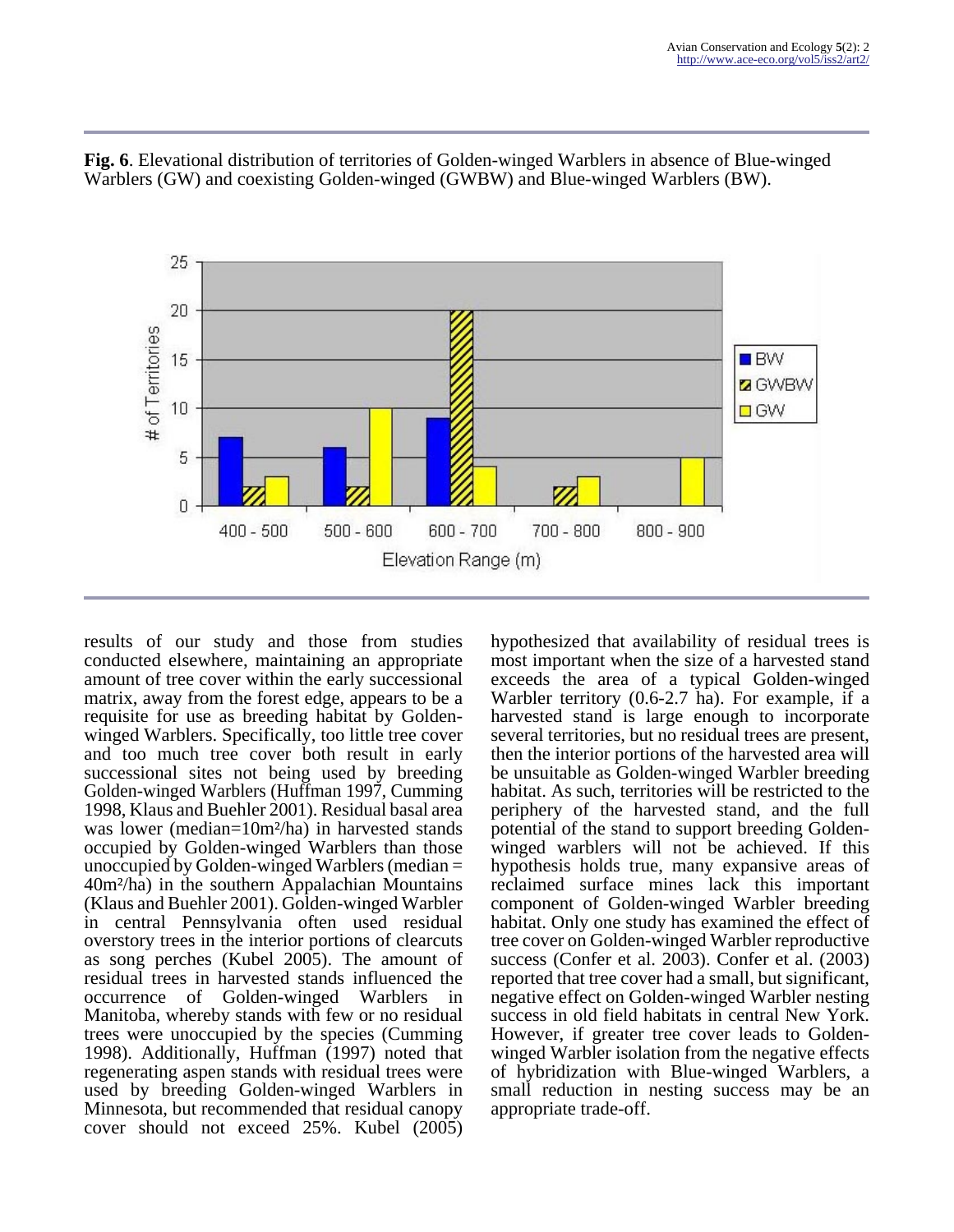Our analysis also revealed that grass cover was greater in Golden-winged Warbler territories at sites unoccupied by Blue-winged Warblers compared with those of Golden-winged Warbler and Bluewinged Warbler at sites where both species coexisted. This finding is consistent with the findings from studies elsewhere. Golden-winged Warbler territories in central New York had greater amounts of herb cover compared with Blue-winged Warbler territories, and herbaceous cover was positively correlated with clutch size (Confer et al. 2003). Sites used by the Golden-winged Warbler in Pennsylvania had greater amounts of goldenrod than similar sites not occupied by the species (Kubel 2005). Additionally, reclaimed mines occupied by Golden-winged Warblers in Tennessee had thick herbaceous cover maintained by periodic arson fires, and Golden-winged Warbler nests were placed in areas with greater amounts of grasses and forbs than available non-nest sites (Bulluck 2007).

Although we detected a relationship between increased grass cover in Golden-winged Warbler territories at sites where the Blue-winged Warbler was absent, there may be a threshold of herbaceous cover at which Golden-winged Warbler nesting success is negatively affected via nest predation and parasitism (Dion et al. 2000, Confer et al. 2003). Although grass cover may provide increased concealment around nests and thus can guard against predation and increase nest success (Martin and Roper 1988, Winter et al. 2005), dense ground cover, such as that created by tall fescue, may conceal small terrestrial predators from avian predators (Orians and Wittenberger 1991, Dion et al. 2000). In New York, Golden-winged Warbler nest parasitism by Brown-headed Cowbirds was positively correlated with percent herbaceous cover (Confer et al. 2003). Moreover, this threshold value may easily be reached on reclaimed surface mines because fescue, a dense mat-forming grass, is often planted for erosion control. Nonetheless, this may not be applicable to our study area in eastern Kentucky because the landscape is mostly forested, and Brown-headed Cowbirds were rarely observed during our study. Further, no evidence of nest parasitism was found on our study sites (Patton 2007). Additionally, the Brown-headed Cowbird was not recorded on point counts during a 2-year study on the Yellow-breasted Chat (*Icteria virens*) on reclaimed mines in eastern Kentucky (Ciuzio 2002) and was rare on reclaimed mines in Indiana

(DeVault et al. 2002). Nest parasitism by the Brownheaded Cowbird was low for several species of grassland songbirds on reclaimed mines in Indiana (Galligan et al. 2006), and in logged forests in Tennessee and North Carolina (Klaus and Buehler 2001). Consequently, the effects of nest parasitism by the Brown-headed Cowbird in this region may not be as great as in other portions of the Goldenwinged Warbler's range (Coker and Confer 1990, Confer 1992*a*, Confer et al. 2003, Buehler et al. 2007).

Common plant species on all of our study sites were fescue, timothy grass, morning-glory, and maple. Our analyses identified plant species that were indicative of sites only occupied by the Goldenwinged Warbler. These included orchardgrass, green ash seedlings, and green ash and black locust saplings. Lespedeza, goldenrods, blackberry, and clematis vine were indicator species at sites with Golden-winged and Blue-winged Warblers. Black locust, green ash, blackberry, and orchardgrass were also reported as prevalent in areas occupied by the Golden-winged Warbler in other studies (Will 1986, Klaus and Buehler 2001). Black locust could be important to the Golden-winged Warbler because it is heavily browsed by insects including the locust borer (*Megacyllene robiniae*) and various caterpillars (U.S. Department of Agriculture, Forest Service 1990, Galford 1997). We often observed Golden-winged Warblers gleaning insects from the leaves of black locust. Black locust is a short-lived tree because it is highly susceptible to insect damage by the locust borer and heart rot fungi (*Phellinus rimosus* or *Polyporus robiniophilus*; U.S. Department of Agriculture, Forest Service 1990, U. S. Department of Agriculture, Natural Resources Conservation Service 2007). This could potentially benefit the Golden-winged Warbler in terms of the presence of snags for singing perches, and by prolonging the duration of time a site provides early successional habitat suitable for Golden-winged Warbler occupancy. As such, we recommend black locust be a significant component of reclamation planting mixtures on surface mines where Goldenwinged Warbler conservation is a priority. This is particularly true along forest-reclaimed mine land edges where black locust plantings could result in substantial amounts of Golden-winged Warbler habitat in a relatively short amount of time.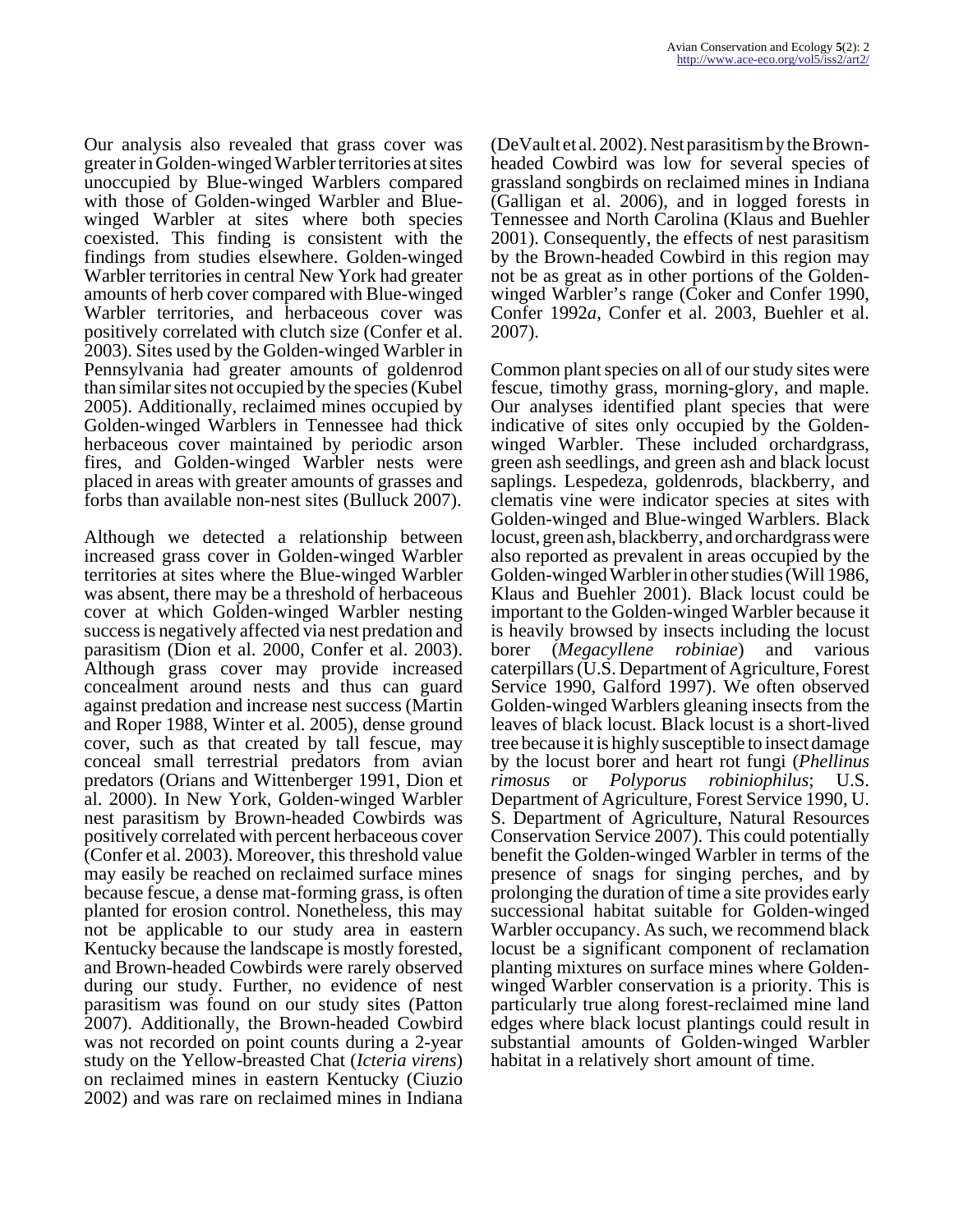# **CONCLUSION**

The Golden-winged Warbler shares southeastern Kentucky reclaimed mines with bird species that are on the decline elsewhere including Yellow-breasted chat, Eastern Towhee (*Pipilo erythrophthalmus*), and Grasshopper Sparrow (Brennan and Kuvlesky 2005). Reclaimed mines are appealing for the conservation of the Golden-winged Warbler and other species of early successional habitats because succession is retarded compared with forest openings and old fields (Burger 1999, DeVault et al. 2002). Mosaics of forests, shrublands, and grasslands characteristic of reclaimed mine lands in eastern Kentucky offer land managers opportunities to improve conditions for the Golden-winged Warbler and several grassland and forest edge species. As such, state wildlife agencies and other conservation groups should work to enroll private landowners in state and federal habitat assistance programs that provide funding and on-the-ground technical assistance to those who wish to improve habitat for a variety of wildlife. Additionally, we urge the development of partnerships between game and nongame oriented organizations to merge and strengthen efforts that facilitate biodiversity and conservation of regionally imperiled species like the Golden-winged Warbler (Brennan and Kuvlesky 2005). Finally, the creation of Golden-winged Warbler breeding habitat on reclaimed mine lands in the Appalachian Coal Region may be enhanced and accelerated by a recent multigroup partnership intended to promote the recovery of forests on mine lands in the region. The Appalachian Regional Reforestation Initiative (ARRI) is a cooperative effort by the States of the Appalachian Region with the Federal Office of Surface Mining to encourage restoration of high quality forests on reclaimed coal mines in the eastern U.S. (Angel et al. 2005). Partnerships like ARRI have the potential to create or enhance significant amounts of early successional habitat on more than 280,000 ha of reclaimed mine land in the eastern U.S.

Our findings complement recent genetic studies and add another factor for examining Golden-winged Warbler population decline. Further, information from our study will aid land managers in manipulating habitat for the Golden-winged Warbler. Habitat manipulation on high elevation reclaimed mines could reduce the chances of competition, hybridization, and genetic introgression between Golden-winged Warbler and Blue-winged Warbler. Management to promote the Goldenwinged Warbler should prioritize higher elevations along forest edges rather than open grasslands. Early successional transition zones should extend within an average of 50 m from the forest edge and should extend parallel along the forest edge as far as is feasible. In fragmented areas, as many forest edges as possible should be targeted for manipulation. Such management may support more breeding pairs of Golden-winged Warblers, and thus increase fitness as a result of clustered breeding (Ahlering and Faaborg 2006). Based on the patterns revealed in our study, a mixture of grasses and forbs (~40% cover) should be promoted to facilitate Goldenwinged Warbler occupation. Habitat should also be manipulated to include scattered mature trees (basal area  $= 2-8$  m<sup>2</sup>/ha) beyond the forest edge, and aggregate sapling heights up to 45 m/5 m². Although heavy shrub cover should be discouraged, an average of 20% will likely help create the patchy habitat that the Golden-winged Warbler appears to favor.

There were numerous patches of early successional habitat along forest edges in this study where the Golden-winged Warbler and Blue-winged Warbler were absent or failed to return in subsequent breeding seasons. Several of these sites had advanced to young forests, including midstory hardwood growth and heavy shrub cover. In these areas, periodic prescribed burning or mechanical removal of shrubs could be effective. Burns conducted during mid-January to mid-March can promote growth of herbaceous vegetation in the spring, are less likely to destroy nests of breeding birds, and can increase insect abundance (Yarrow and Yarrow 1999). Late summer burns may also stimulate forb cover while reducing woody stems (Harper 2007). Habitat may also be manipulated through disking, which promotes forb cover, and use of herbicides to manipulate the percentages of grass, forb, and woody cover (Harper 2007). Some sites had forest edges that abruptly changed to grassland with little or no intermediate transition zone, resulting in a hard edge. There were also hollow-fills, or large sloped openings, adjacent to our study sites that were reclaimed solely with herbaceous vegetation. These hard edges and openings could be improved by planting patches of herbaceous vegetation, shrubs, and saplings.

It is encouraging that the Golden-winged Warbler has colonized available habitat on reclaimed surface coal mines in southeastern Kentucky. Nonetheless, further examination of their use of reclaimed mines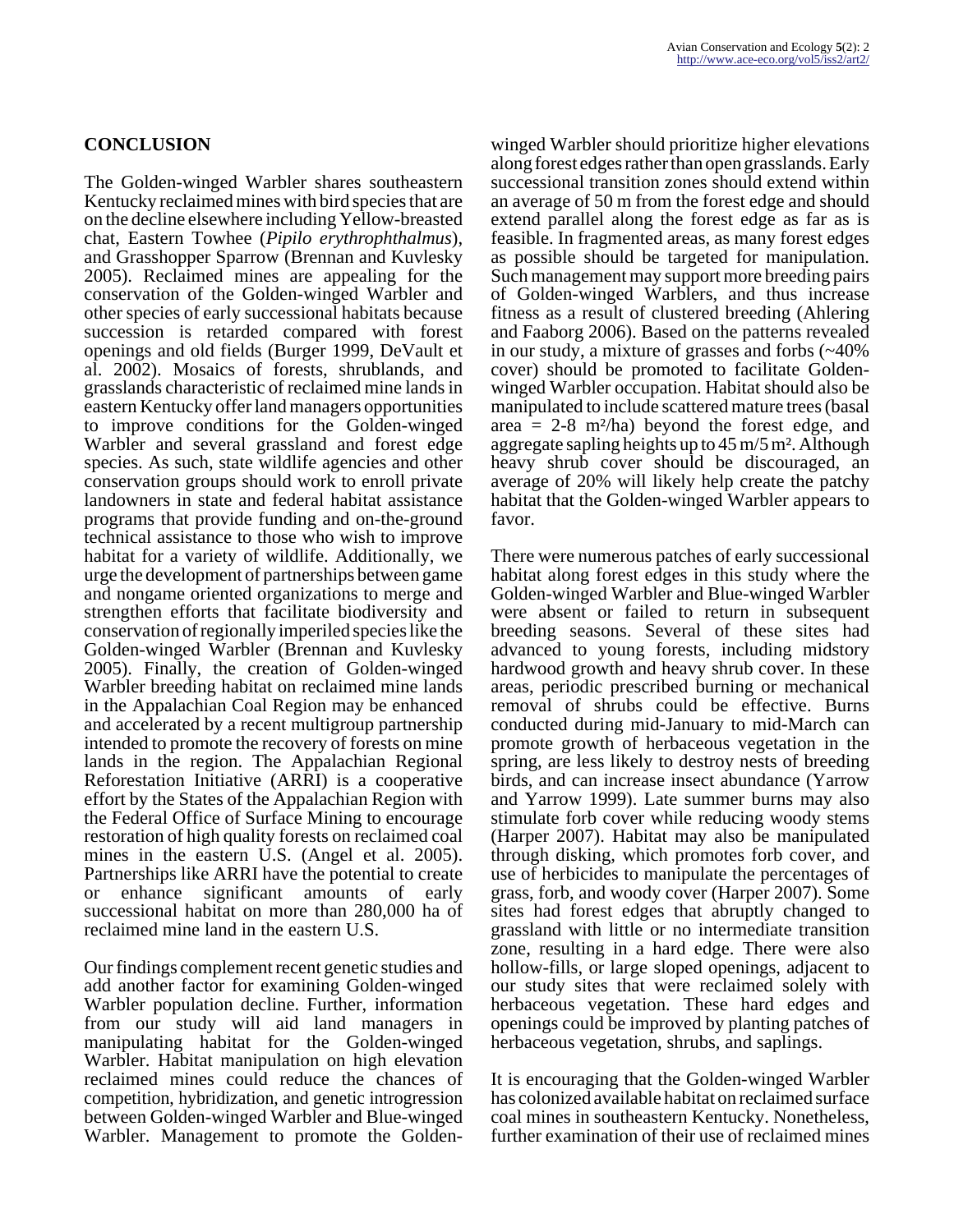as breeding habitat is necessary to determine whether these human-created disturbed sites support source or sink populations (Pulliam 1988, Remes 2003). Specifically, we recommend that future studies examine Golden-winged Warbler nesting success and associated habitat characteristics on reclaimed mines to further aid in the creation of conservation approaches that facilitate the species recovery.

*Responses to this article can be read online at: <http://www.ace-eco.org/vol5/iss2/art2/responses/>*

#### **Acknowledgments:**

*We dedicate this manuscript to our friend and coauthor, Dr. David Maehr, who was killed in a single-engine plane crash on 20 June 2008 while conducting a black bear telemetry flight in Florida. Dr. Maehr's insight and dedication to the conservation and restoration of wildlife and their habitats will be missed. This study was funded by the Kentucky Department of Fish and Wildlife Resources. We thank the Kentucky Ornithological Society for the Burt L. Monroe, Jr. Avian Research Grant. We thank the landowners for allowing access to private land. Special thanks to Joe Guthrie, Brian Sheehan, Anne Lambert, Allison Poe, Bryan McLean, Dr. Sara Ash, and Dr. Bret Kuss for assistance with data collection and banding of birds. We also thank Shawchyi Vorisek and KDFWR staff for logistical support. We thank Brainard Palmer-Ball, Jr. for historical information of the Golden-winged Warbler in Kentucky. We give many thanks to Dr. Mike Lacki for statistical guidance and Dr. David Westneat for input throughout the project. We are grateful to Dr. Rachel Vallender, Dr. John Confer, Dr. Scott Stoleson, and Patricia Hartman for reviewing this manuscript.*

### **LITERATURE CITED**

**Ahlering, M. A., and J. Faaborg.** 2006. Avian habitat management meets conspecific attraction: if you build it, will they come? *Auk* **123**:301-312.

**Angel, P., V. Davis, J. Burger, D. Graves, and C. Zipper.** 2005. The Appalachian regional reforestation initiative. *Forest Reclamation Advisory* **1**:1-2.

**Avery, T. E., and H. E. Burkhart.** 1983. *Forest measurements.* Third edition. McGraw-Hill, New York, New York, USA.

**Bajema, R. A., T. L. DeVault, P. E. Scott, and S. L. Lima.** 2001. Reclaimed coal mine grasslands and their significance for Henslow's sparrows in the American Midwest. *Auk* **118**:422-431.

**Barg, J. J., J. Jones, and R. J. Robertson.** 2005. Describing breeding territories of migratory passerines: suggestions for sampling, choice of estimator, and delineation of core areas. *Journal of Animal Ecology* **74**:139-149.

**Beyer, H. L.** 2004**.** *Hawth's Analysis Tools for ArcGIS.* [online] URL:[http://www.spatialecology.com/](http://www.spatialecology.com/htools/) [htools](http://www.spatialecology.com/htools/).

**Bibby, C. J., N. D. Burgess, D. A. Hill, and S. H. Mustoe.** 2000. *Bird census techniques.* Second edition. Academic Press, San Diego, California, USA.

**Bonham, C. D.** 1989. *Measurements for terrestrial vegetation.* John Wiley & Sons, New York, New York, USA.

**Börger, L., N. Franconi, G. De Michele, A. Gantz, F. Meschi, A. Manica, S. Lovari, and T. Coulson.** 2006. Effects of sampling regime on the mean and variance of home range size estimates. *Journal of Animal Ecology* **75**:1393-1405.

**Braun, E. L.** 1950. *Deciduous forests of eastern North America.* Hafner, New York, New York, USA.

**Brennan, L. A., and W. P. Kuvlesky, Jr.** 2005. North American grassland birds: an unfolding conservation crisis? *Journal of Wildlife Management* **69**:1-13.

**Buehler, D. A., A. M. Roth, R. Vallender, T. C. Will, J. L. Confer, R. A. Canterbury, S. Barker Swarthout, K. V. Rosenberg, and L. P. Bulluck.** 2007. Status and conservation priorities of goldenwinged warbler (*Vermivora chrysoptera*) in North America. *Auk* **124**:1439-1445.

**Bulluck, L. P.** 2007. *Golden-winged warbler (Vermivora chrysoptera) demographics and habitat use and the potential effects of land use change on golden-winged and cerulean warblers (Dendroica*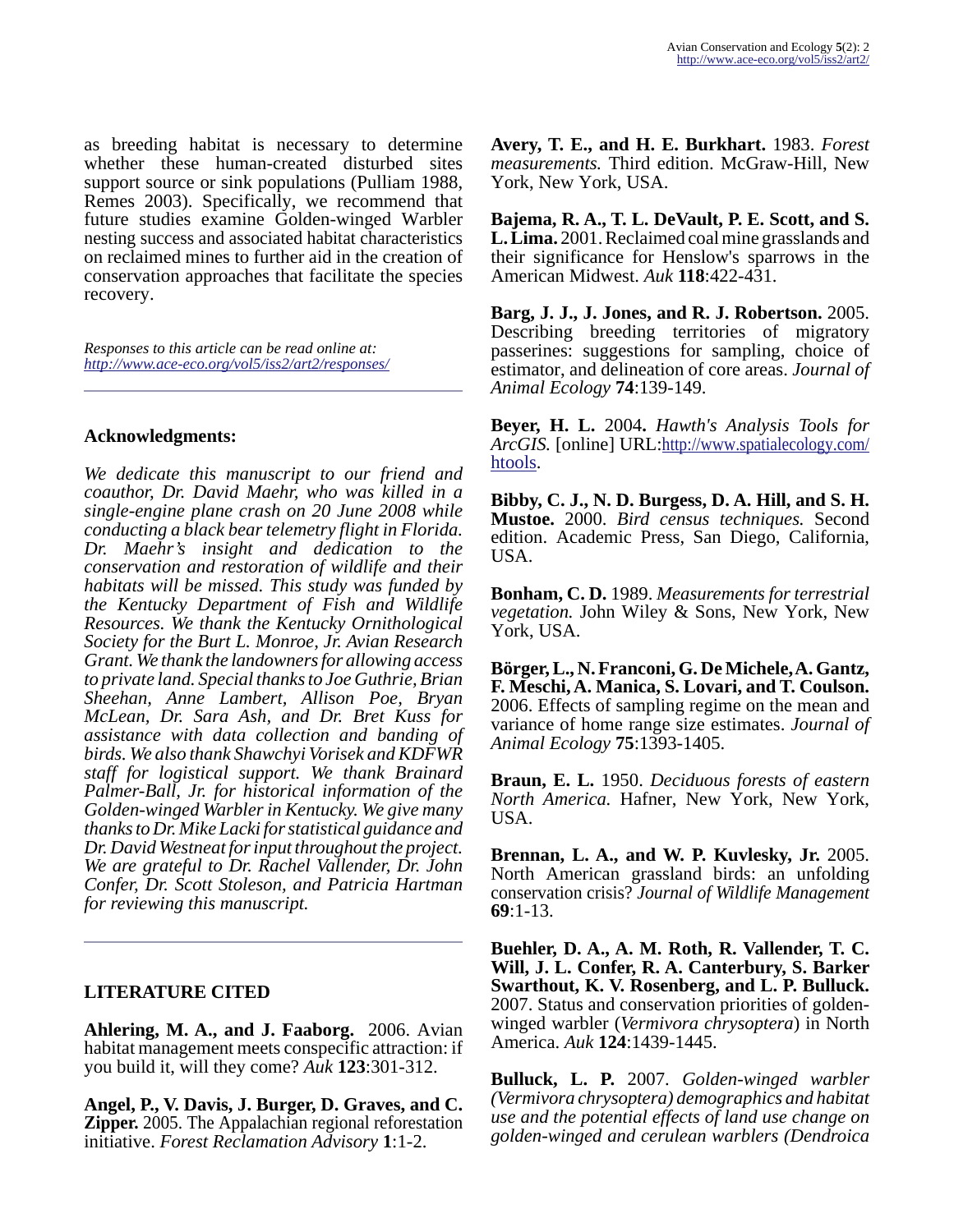*cerulea) in the Cumberland Mountains of Tennessee.* Dissertation, University of Tennessee, Knoxville, Tennessee, USA.

**Burger, J. A.** 1999. Academic research perspective on experiences, trends, constraints, and needs related to reforestation of mined land. Pages 63-74 *in* K. C. Vories, and D. Throgmorton, editors. *Proceedings of enhancement of reforestation at surface coal mines: technical interactive forum.* 23-24 March 1999, U.S. Department of the Interior, Office of Surface Mining and Coal Research Center, Southern Illinois University, Fort Mitchell, Kentucky, USA.

**Canterbury, R. A., D. M. Stover, and T. C. Nelson.** 1993. Golden-winged warblers in southern West Virginia: status and population ecology. *Redstart* **60**:97-106.

**Ciuzio, E. A.** 2002. *Do restored elk affect bird communities in eastern Kentucky?* Thesis, University of Kentucky, Lexington, Kentucky, USA.

**Coker, D. R., and J. L. Confer.** 1990. Brownheaded cowbird parasitism on golden-winged and blue-winged warblers. *Wilson Bulletin* **102**:550-552.

**Confer, J. L.** 1992*a.* Golden-winged warbler. Pages 1-16 *in* A. Poole, and F. Gill, editors. *Birds of North America*. Academy of Natural Sciences, Philadelphia, Pennsylvania, USA, and American Ornithologists' Union, Washington, D.C., USA.

**Confer, J. L.** 1992*b.* Golden-winged warbler, *Vermivora chrysoptera*. Pages 369-383 *in* K. J. Schneider, and D. M. Pence, editors. *Migratory nongame birds of management concern in the Northeast.* U.S. Department of the Interior, Fish and Wildlife Service, Newton Corner, Massachusetts, USA.

**Confer, J. L., and K. Knapp.** 1981. Goldenwinged warblers and blue-winged warblers: the relative success of a habitat specialist and a generalist. *Auk* **98**:108-114.

**Confer, J. L., J. L. Larkin, and P. E. Allen.** 2003. Effects of vegetation, interspecific competition, and brood parasitism on golden-winged warbler (*Vermivora chrysoptera*) nesting success. *Auk* **120**:138-144.

**Cornell Lab of Ornithology.** 2003. Goldenwinged warbler atlas project. [online] URL: [http://](http://birds.cornell.edu/gowap/) [birds.cornell.edu/gowap/](http://birds.cornell.edu/gowap/).

**Costanza, M. C., and A. A. Afifi.** 1979. Comparison of stopping rules in forward stepwise discriminant analysis. *Journal of American Statistical Association* **74**:777-785.

**Cumming, E. E.** 1998. *Distribution and habitat associations of Golden-winged Warblers in Duck, Mountain, Riding Mountain, and Porcupine Hills, Manitoba, 1998.* The Canadian Wildlife Service-Forest Bird Research Program, Saskatoon, Saskatchewan, Canada.

**Dabrowski, A., R. Fraser, J. L. Confer, and I. J. Lovette.** 2005. Geographic variability in mitochondrial introgression among hybridizing populations of golden-winged (*Vermivora chrysoptera*) and blue-winged (*V. pinus*) warblers. *Conservation Genetics* **6**:843-853.

**DeBoer, T. S., and D. D. Diamond.** 2006. Predicting presence-absence of the endangered golden-cheeked warbler (*Dendroica chrysoparia*). *Southwestern Naturalist* **51**:181-190.

**DeVault, T. L., P. E. Scott, R. A. Bajema, and S. L. Lima.** 2002. Breeding bird communities of reclaimed coal-mine grasslands in the American Midwest. *Journal of Field Ornithology* **73**:268-275.

**Dion, N., K. A. Hobson, and S. Lariviere.** 2000. Interactive effects of vegetation and predators on the success of natural and simulated nests of grassland songbirds. *Condor* **102**:629-634.

**Donovan, T. M., C. J. Beardmore, D. N. Bonter, J. D. Brawn, R. J. Cooper, J. A. Fitzgerald, R. Ford, S. A. Gauthreaux, T. L. George, W. C. Hunter, T. E. Martin, J. Price, K. V. Rosenburg, P. D. Vickery, and T. B. Wigley.** 2002. Priority research needs for the conservation of Neotropical migrant landbirds. *Journal of Field Ornithology* **73**:329-339.

**Dufrêne, M., and P. Legendre.** 1997. Species assemblages and indicator species: the need for a flexible asymmetrical approach. *Ecological Monograhs* **67**:345-366.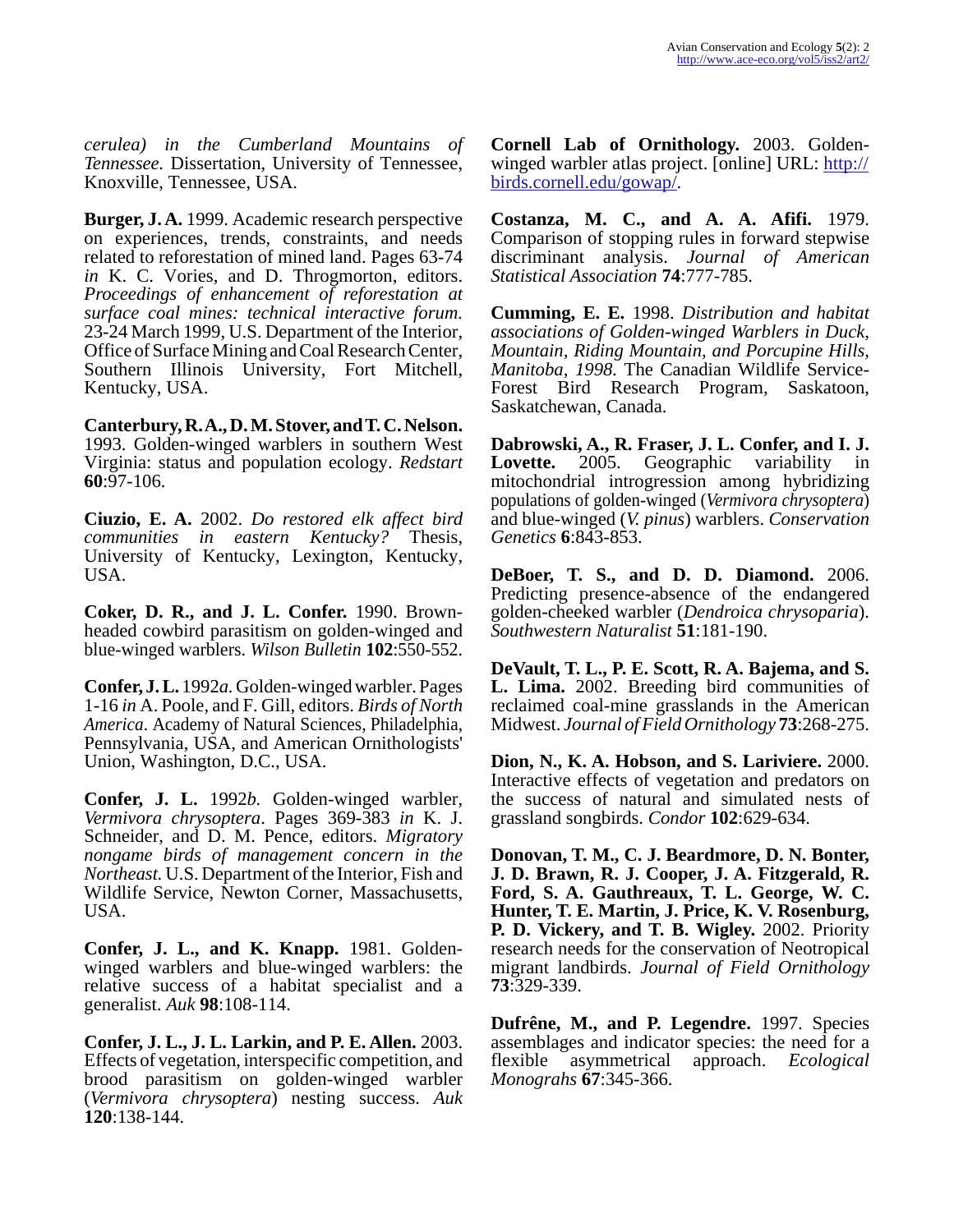**Environmental Systems Research Institute (ESRI).** 2004. *ArcGIS version 9.0*. ESRI, Redlands, California, USA.

**Environmental Systems Research Institute (ESRI).** 2005. *Auto Add Lines.* ESRI, Redlands, California, USA.

**Fei, S., P. J. Gould, K. C. Steiner, and J. C. Finley.** 2006. Aggregate height – a composite measure of stand density for tree seedling populations. *Forest Ecology and Management* **223**:336-341.

**Galford, J. R.** 1997. *The locust borer.* Forest Insect and Disease Leaflet 71, U.S. Department of Agriculture, Forest Service, Washington, D.C., USA. [online] URL: [http://www.na.fs.fed.us/spfo/pubs/](http://www.na.fs.fed.us/spfo/pubs/fidls/locust/locust.htm) [fidls/locust/locust.htm](http://www.na.fs.fed.us/spfo/pubs/fidls/locust/locust.htm).

**Galligan, E. W., T. L. DeVault, and S. L. Lima.** 2006. Nesting success of grassland and savanna birds on reclaimed surface coal mines of the Midwestern United States. *Wilson Journal of Ornithology* **118**:537-546.

**Gill, F. B.** 1980. Historical aspects of hybridization between blue-winged and golden-winged warblers. *Auk* **97**:1-18.

**Gill, F. B.** 1997. Local cytonuclear extinction of the Golden-winged warbler*. Evolution* **51**:519-525.

**Gill, F. B.** 2004. Blue-winged warblers (*Vermivora pinus*) versus golden-winged warblers (*Vermivora chrysoptera*). *Auk* **121**:1014-1018.

**Griffith, B., and B. A. Youtie.** 1988. Two devices for estimating foliage density and deer hiding cover. *Wildlife Society Bulletin* **16**:206-210.

**Harper, C. A.** 2007. Strategies for managing early succession habitat for wildlife. *Weed Technology* **21**:932-937.

**Hudman, S. P., and C. R. Chandler.** 2002. Spatial and habitat relationships of red-eyed and blueheaded vireos in the southern Appalachians. *Wilson Bulletin* **114**:227-234.

**Huffman, R. D.** 1997. *Effects of residual overstory on bird use and aspen regeneration in aspen harvest sites in Tamarac National Wildlife Refuge, Minnesota.* Thesis, West Virginia University, Morgantown, West Virginia, USA.

**Hunter, W. C., D. A. Buehler, R. A. Canterbury, J. L. Confer, and P. B. Hamel.** 2001. Conservation of disturbance-dependent birds in eastern North America. *Wildlife Society Bulletin* **29**:440-455.

**Jones, R. L.** 2005. *Plant Life of Kentucky.* University Press of Kentucky, Lexington, Kentucky, USA.

**Kentucky Climate Center.** 2007*a*. Eastern temperature. [online] URL: [http://kyclim.wku.edu/](http://kyclim.wku.edu/climate/climDiv_viewer.htm) [climate/climDiv\\_viewer.htm](http://kyclim.wku.edu/climate/climDiv_viewer.htm).

**Kentucky Climate Center.** 2007*b*. Eastern precipitation. [online] URL: [http://kyclim.wku.edu/](http://kyclim.wku.edu/climate/climDiv_viewer.htm) [climate/climDiv\\_viewer.htm](http://kyclim.wku.edu/climate/climDiv_viewer.htm).

**Kentucky Foundation.** 2002. Timeline of Kentucky coal. [online] URL: [http://www.coaleduc](http://www.coaleducation.org/coalhistory/default.htm) [ation.org/coalhistory/default.htm.](http://www.coaleducation.org/coalhistory/default.htm)

**Kentucky Department of Fish and Wildlife Resources (KDFWR)**. 2009. *Blue-winged Warbler species information*. Kentucky Department of Fish and Wildlife Resources, Kentucky, USA. [online] URL: [http://www.kdfwr.state.ky.us/kfwis/speciesInfo/](http://www.kdfwr.state.ky.us/kfwis/speciesInfo/speciesInfo.asp) [speciesInfo.asp](http://www.kdfwr.state.ky.us/kfwis/speciesInfo/speciesInfo.asp)

**Kentucky Geography Network.** 2005. *Farm Services Agency and National Agricultural Imagery Program Digital Ortho Photo Imagery for Kentucky 2004.* [online] URL: [http://kygeonet.ky.gov/metada](http://kygeonet.ky.gov/metadataexplorer) [taexplorer.](http://kygeonet.ky.gov/metadataexplorer)

**Kernohan, B. J., R. A. Gitzen, and J. J. Millspaugh.** 2001. Analysis of animal space use and movements. Pages 126-168 *in* J. J. Millspaugh, and J. M. Marzluff, editors. *Radio Tracking and Animal Populations.* Academic Press, San Diego, California, USA.

**Klaus, N. A., and D. A. Buehler.** 2001. Goldenwinged warbler breeding habitat characteristics and nest success in clearcuts in the southern Appalachian mountains. *Wilson Bulletin* **113**:297-301.

**Kubel, J. E.** 2005. *Breeding ecology of goldenwinged warblers in managed habitats of central Pennsylvania.* Thesis, Pennsylvania State University, State College, Pennsylvania, USA.

**Lacki, M. J., J. L. Fitzgerald, and J. W. Hummer.** 2004. Changes in avian species composition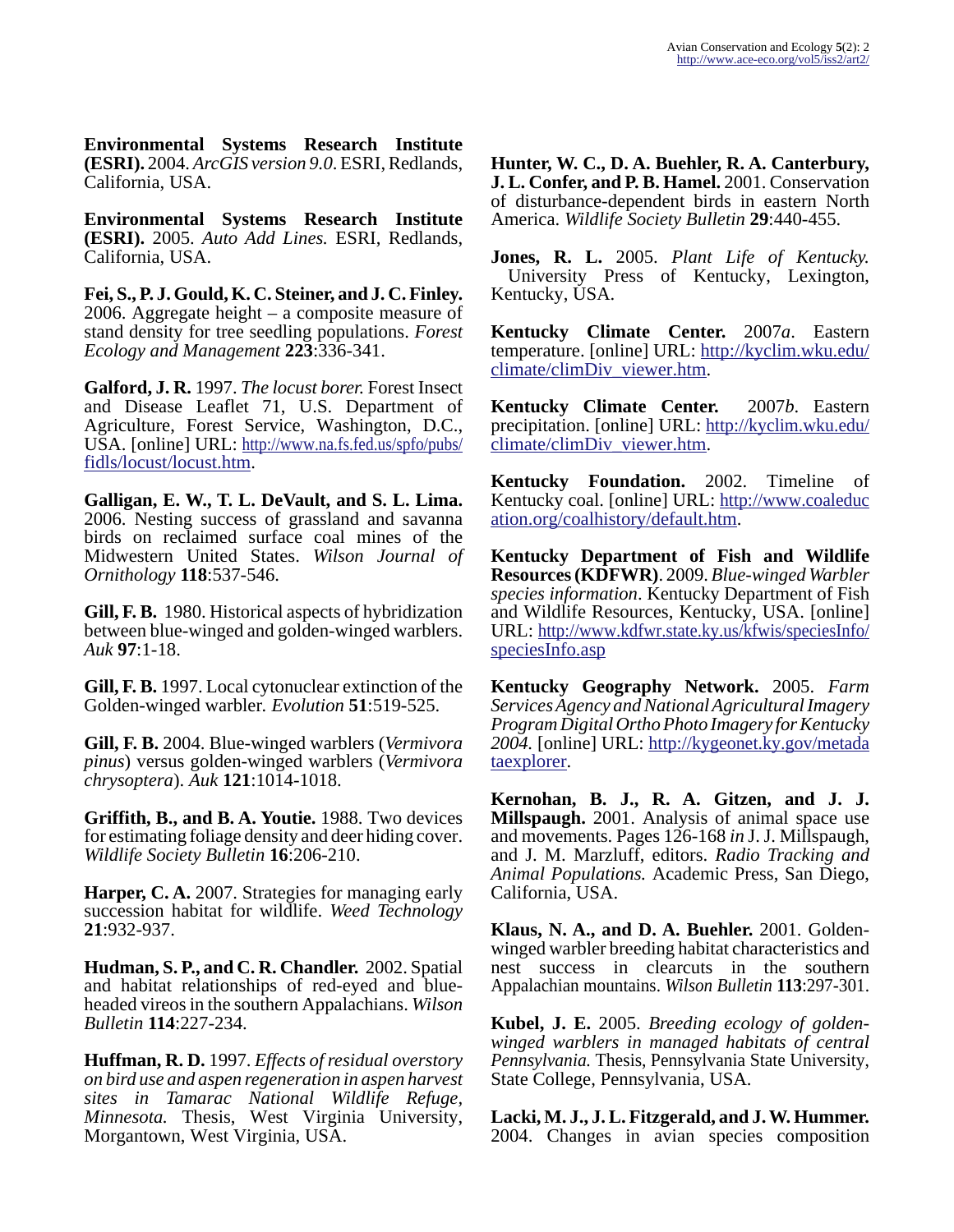following surface mining and reclamation along a riparian forest corridor in southern Indiana. *Wetlands Ecology and Management* **12**:447-457.

**Larkin, J. L., and J. Grata.** 2009. Golden-winged warbler conservation initiative – Pennsylvania. Final Report. Pennsylvania Department of Conservation and Natural Resources, Harrisburg, Pennsylvania, USA.

**Leopold, D. J., W. C. McComb, and R. N. Muller.** 1998. *Trees of the central hardwood forests of North America.* Timber Press, Portland, Oregon, USA.

**Martin, T. E., and J. J. Roper.** 1988. Nest predation and nest-site selection of a western population of the hermit thrush. *Condor* **90**:51-57.

**McCollin, D.** 1998. Forest edges and habitat selection in birds: a functional approach. *Ecography* **21**:247-260.

**McCune, B., and J. B. Grace.** 2002. *Analysis of Ecological Communities.* MjM Software Design, Gleneden Beach, Oregon, USA.

**McCune, B., and M. J. Mefford.** 1999. *PC-ORD: Multivariate Analysis of Ecological Data.* Version 4. MjM Software Design, Gleneden Beach, Oregon, USA.

**Mengel, R. M.** 1965. *The birds of Kentucky.* Allen Press, Lawrence, Kansas, USA.

**Monroe, M. S., and G. Ritchison.** 2005. Breeding biology of Henslow's sparrows on reclaimed coal mine grasslands in Kentucky. *Journal of Field Ornithology* **76**:143-149.

**Orians, G. H., and J. F. Wittenberger.** 1991. Spatial and temporal scales in habitat selection. *American Naturalist* **137**:29-49.

**Palmer-Ball, B., Jr.** 1996. *The Kentucky breeding bird atlas.* University Press of Kentucky, Lexington, Kentucky, USA.

**Patton, L. L.** 2007. *Comparative ecology of the golden-winged warbler and blue-winged warbler on reclaimed mines in southeastern Kentucky.* Thesis, University of Kentucky, Lexington, Kentucky, USA.

**Patton, L. L., S. Vorisek, and J. L. Larkin.** 2004. Golden-winged and blue-winged warbler on reclaimed mines in eastern Kentucky. *Kentucky Warbler* **80**:73-75.

**Pulliam, H. R.** 1988. Sources, sinks, and population regulation. American Naturalist population regulation. *American* **132**:652-661.

**R Foundation for Statistical Computing.** 2009. *Program R Version 2.10.1.* R Foundation for Statistical Computing, Vienna, Austria.

**Remes, V.** 2003. Effects of exotic habitat on nesting success, territory density, and settlement patterns in the blackcap (*Sylvia atricapilla*). *Conservation Biology* **17**:1127-1133.

**Rich, T. D., C. J. Beardmore, H. Berlanga, P. J. Blancher, M. S. W. Bradstreet, G. S. Butcher, D. W. Demarest, E. H. Dunn, W. C. Hunter, E. E. Iñigo-Elias, J. A. Kennedy, A. M. Martell, A. O. Panjabi, D. N. Pashley, K. V. Rosenberg, C. M. Rustay, J. S. Wendt, and T. C. Will.** 2004. *Partners in Flight North American Landbird Conservation Plan.* Cornell Lab of Ornithology. Ithaca, New York, USA.

**Robel, R. J., J. N. Briggs, A. D. Dayton, and L. C. Hulbert.** 1970. Relationships between visual obstruction measurements and weight of grassland vegetation. *Journal of Range Management* **23**:295-297.

**Rossel, C. R., Jr.** 2001. Song perch characteristics of golden-winged warblers in a mountain wetland. *Wilson Bulletin* **113**:246-248.

**SAS Institute.** 2001. *The SAS System for Windows Version 8*. SAS Institute, Cary, North Carolina, USA.

**Sauer, J. R., J. E. Hines, and J. Fallon.** 2005. *The North American breeding bird survey, results and analysis 1966-2005.* Version 6.2.2006, U.S. Geological Survey, Patuxent Wildlife Research Center, Laurel, Maryland, USA.

**Shapiro, L. H., R. A. Canterbury, D. M. Stover, and R. C. Fleischer.** 2004. Reciprocal introgression between golden-winged warblers (*Vermivora chrysoptera*) and blue-winged warblers (*V. pinus*) in eastern North America. *Auk* **121**:1019-1030.